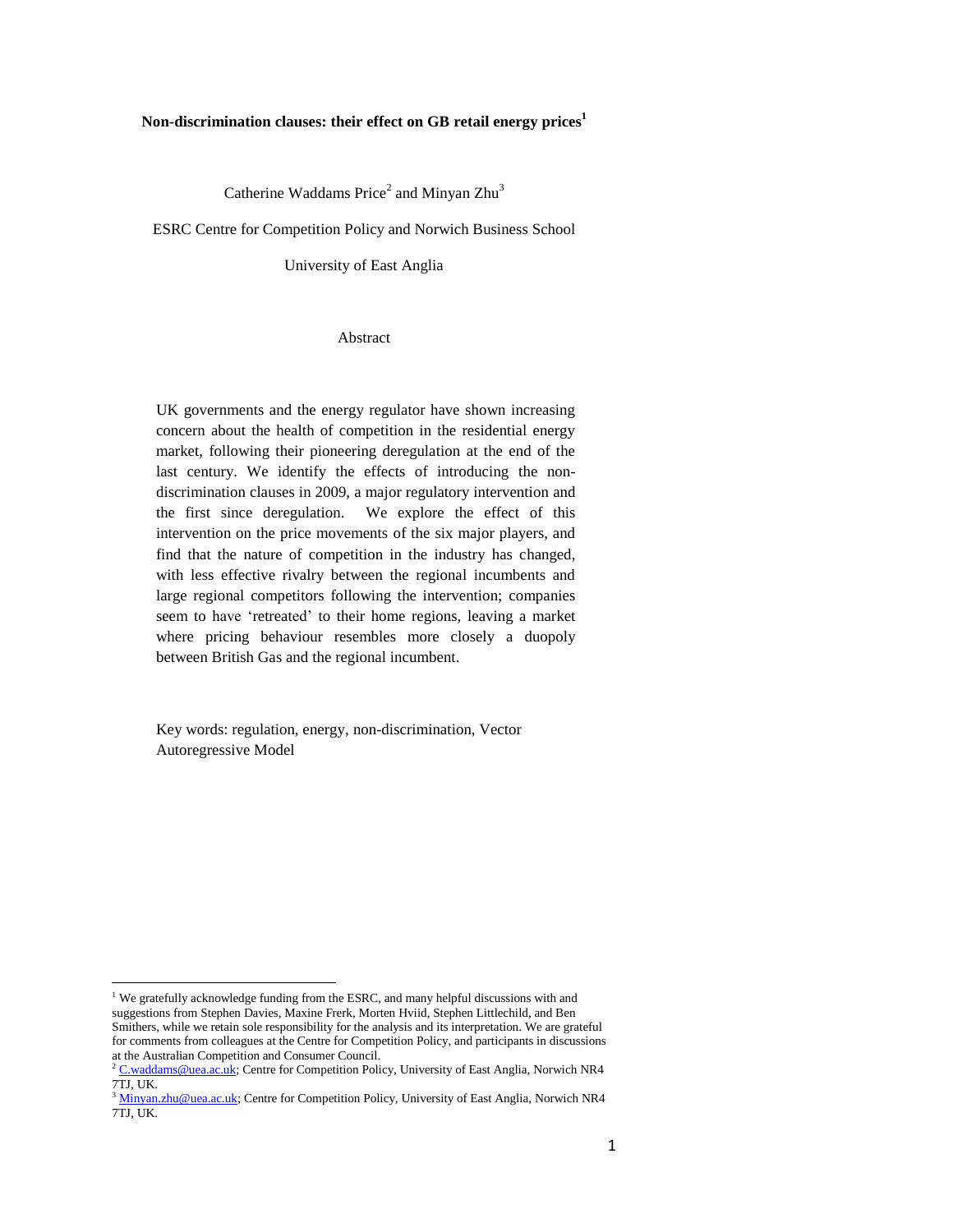#### **1. Introduction and history**

2008 marked a change in the GB energy regulator's attitude to the residential retail market. While it had previously pioneered and championed competition in this sector, it became increasingly concerned with the fairness of the competitive process, seeing the competition glass much more as half empty than half full. We explore the effect of this policy shift on the industry by identifying changes in the way that the major suppliers to the retail market have set their prices. The debate continues to be driven by political and consumer concerns, and to be fuelled by political intervention, ranging from ex cathedra statements by the prime minister that he would ensure that everyone was on the cheapest tariff in the market (Cameron, 2012) to the promise of a seventeen month price freeze if the Labour party is elected in 2015 (Miliband, 2013), and counter moves from the government to remove taxes which fund energy efficiency measures from prices (Osborne, 2013).

Until 1996, each residential consumer in Great Britain was served by two monopolists – a national gas supplier, British  $\text{Gas}^4$  (known as Scottish Gas in Scotland), and one of fourteen regional electricity suppliers. The retail energy markets were opened between 1996 and 1999, and each of these previous monopoly suppliers entered each others' markets. At the same time electricity distribution networks were separated<sup>5</sup> from retail operations (gas networks had been separated from gas retail through the creation of Centrica in 1997). A process of consolidation through takeover and exit led by 2002 to the emergence of five major successors to the electricity incumbents, each previously the monopoly supplier in two or three regions, and British Gas. These firms dominated supply, with other entrants gaining less than 1% of the market over

<sup>&</sup>lt;sup>4</sup> Piped gas is not available in many rural areas, so around 17% of households do not use gas.

<sup>&</sup>lt;sup>5</sup> The Utilities Act 2000 required the legal separation of retail and distribution businesses, and ownership separation has since followed in half the fourteen regions.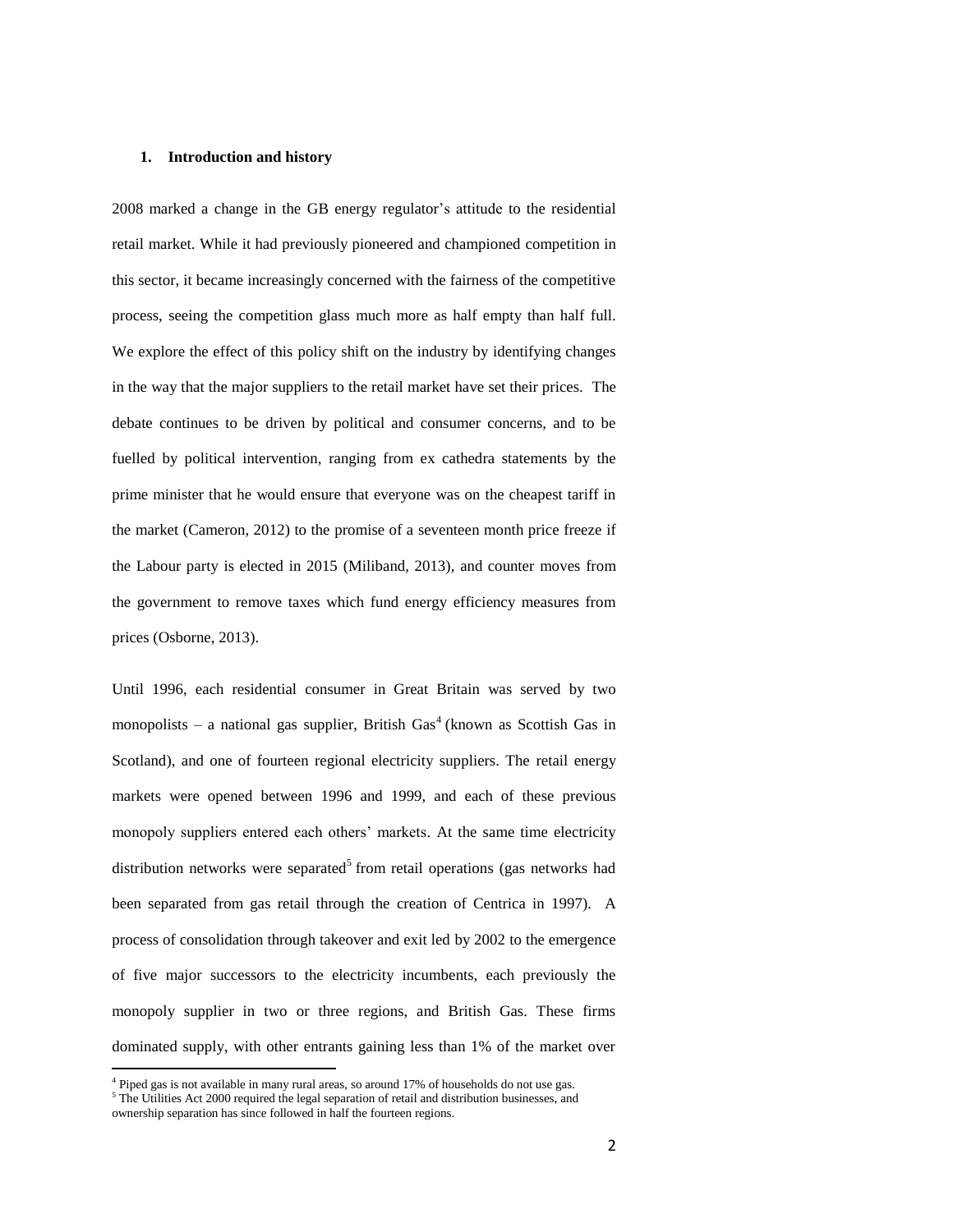the next decade, and with no long term survivors amongst these entrants, who were taken over or exited the market. The regulator reduced barriers to entry after some years, and by early 2014 there were several new entrants, whose joint share of the market had grown to 5% (Ofgem, 2014), the largest for many years. Nevertheless supply continues to be dominated by the five previous electricity incumbents and the former gas incumbent, known collectively as the Big  $\text{Six}^6$ .

Analysis of energy prices from these firms at the time when the last price caps were removed from the retail sector<sup>7</sup> in 2002 showed that while parts of the market were competitive, incumbent mark-ups remained, suggesting considerable consumer inertia; and price variations did not reflect differences in costs for consumers using prepayment (pay as you go) meters, indicating considerably less well developed competition in this sector (Salies and Waddams Price, 2004). The removal of price caps on incumbent suppliers coincided with the end of a period of consolidation in the industry which culminated in the establishment of the Big Six. In the three years following that consolidation the surviving companies chose price structures which effectively separated the market, with some offering tariffs particularly attractive for users of large quantities, and others offering tariffs which were better for users of small amounts of electricity (Davies et al., 2014). These appeared to evolve from the repeated interaction of the companies in the regional electricity and national gas markets rather than from any explicit collusion; they are consistent both with innovation in the market and as an effective way of softening "headon" competition between suppliers. The very rapid increase in wholesale energy costs after 2005 seems to have destabilised this tariff pattern.

However one pattern which continued in these later years, and which resulted in substantial regulatory intervention, was the persistence of an 'incumbent mark-

<sup>6</sup> These are British Gas, EdF Energy, E.On, RWE NPower, Iberdrola, Scottish and Southern Energy (SEE).

 $\frac{7}{7}$  Distribution and transmission prices remain regulated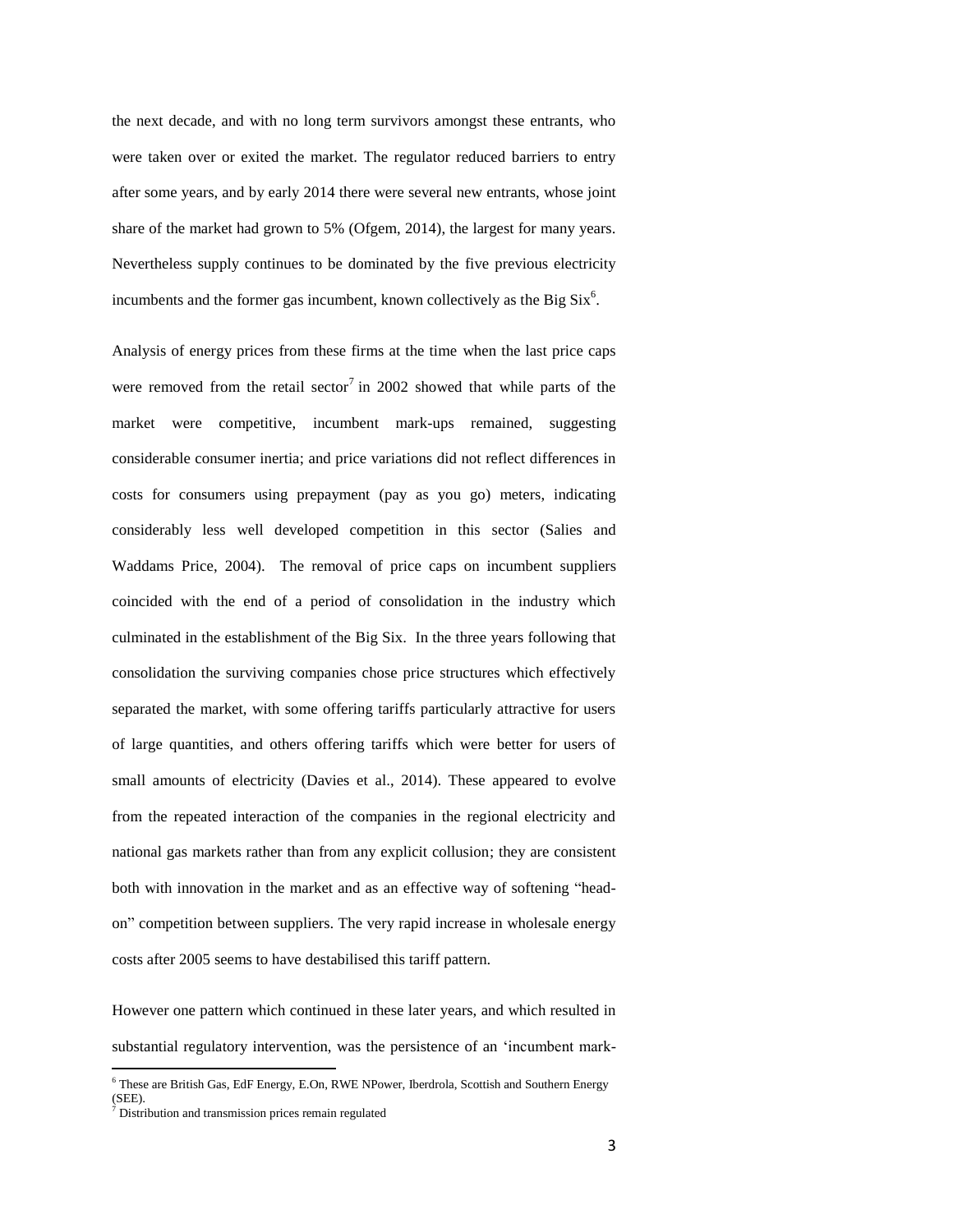up' of around 10%, similar to those identified by Salies and Waddams Price (2004) when the price caps were removed in 2002. In its 2008 Energy Supply Probe, the regulator identified such price differences between regions as a symptom of competition concern and a major problem for fairness; they introduced a new license condition (25A, which we refer to as the nondiscrimination clause, or NDC), to prevent companies charging higher mark-ups to consumers in their home regions than in others $\delta$ . The regulator pursued this policy on the grounds of fairness, and a concern that vulnerable consumers were more likely not to have switched, and so be paying higher prices (Ofgem, 2008), despite acknowledging potential damage to competition (Ofgem 2009). The regulator was also motivated by complaints from potential entrants from outside the industry that the heavy discounts offered by major players out of their home markets acted as a barrier to entry to smaller players without a home base where they could charge higher prices to recoup their costs. Following representations from the Big Six, the large players were allowed to compete through special offers to attract new consumers, so long as these were temporary; as predicted<sup>9</sup>, such special offers resulted in a proliferation of tariffs, and concerns that consumers, particularly vulnerable groups, might not fully understand the temporary nature of those offers, which were generally replaced by higher 'default' tariffs when they expired..

The 2008 supply probe also introduced other measures to improve competition and remove barriers to switching, including an annual statement to prompt consumer awareness, tighter rules on mis-selling of energy and restrictions on how far companies could prevent switching by consumers in debt. However after accumulated evidence that the market had been damaged by the NDC

<sup>&</sup>lt;sup>8</sup> The regulator simultaneously implemented a European directive, requiring that differences in the terms and conditions offered in respect of different payment methods is cost reflective, in license condition SLC 27.2A. While this is not the focus of our analysis, we comment briefly on its potential effect in the conclusions.

<sup>&</sup>lt;sup>9</sup> See for example the evidence from Waddams (2009) to the Ofgem consultation.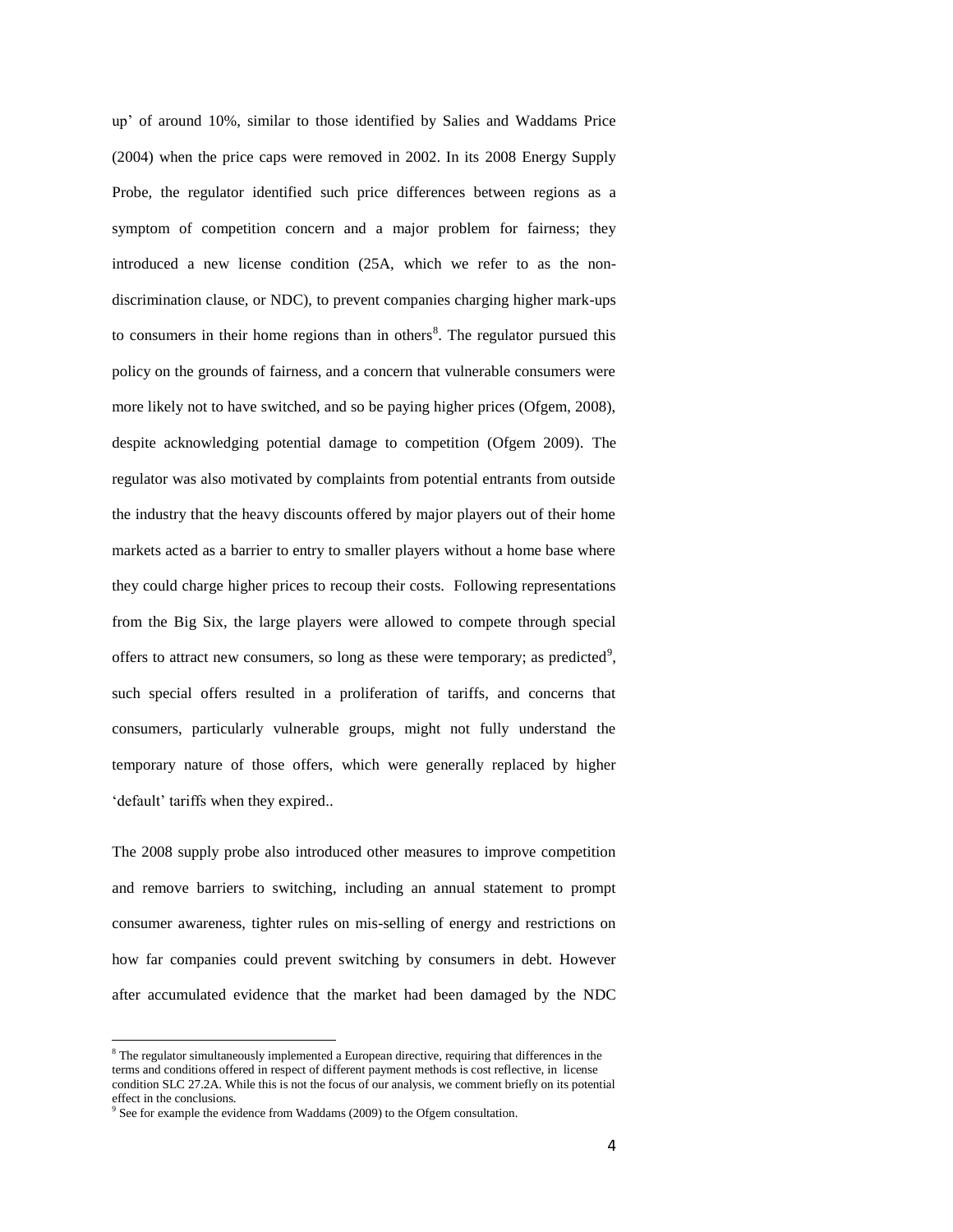(Hviid and Waddams Price, 2012; Littlechild, 2012) the regulator reversed its decision to renew the clauses in 2012, but announced continued vigilance in this regard and introduced a number of other constraints on tariffs to simplify choices for consumers.

In this paper we examine the evolution of electricity price movements of one major tariff type between 2005 and 2013, focusing on the interaction between different firms in the market. Energy expenditure almost doubled between 2005 and 2013 (from about £250 to £450 a year in real terms<sup>10</sup>) and prices have recently become the focus of considerable political attention (Miliband, 2013; Cameron, 2012). We find that the pattern by which firms set their prices changed at the time of the NDC, consistent with concerns that this intervention has adversely affected the nature of competition in the industry. This supply side change has been mirrored by falling consumer engagement in the market, with switching rates halving between their peak in 2008 and 2013 (Department of Energy and Climate Change,  $2014a^{11}$ ). The next section presents descriptive statistics on price changes in the residential market and explains the data and their limitations. Section 3 uses causality tests to identify price leadership, and section 4 discusses the policy implications and concludes.

## **2. Tariffs and data**

 $\overline{\phantom{a}}$ 

Since 2005, the level of retail energy prices has risen in real terms, but with some decreases as well as increases. This rising trend in prices is shown in figure 1 for each of the main suppliers, using an unweighted average across all regions of the annual bill of a direct debit electricity consumer on the standard offline tariff (i.e. the main tariff published for that payment method, rather than

<sup>&</sup>lt;sup>10</sup> These prices are deflated using CPI and May 2005 as the base.

<sup>&</sup>lt;sup>11</sup> Switching rates rose dramatically inn the fourth quarter of 2013, though not the the height achieved in 2008, but fell back again in the first quarter of 2014.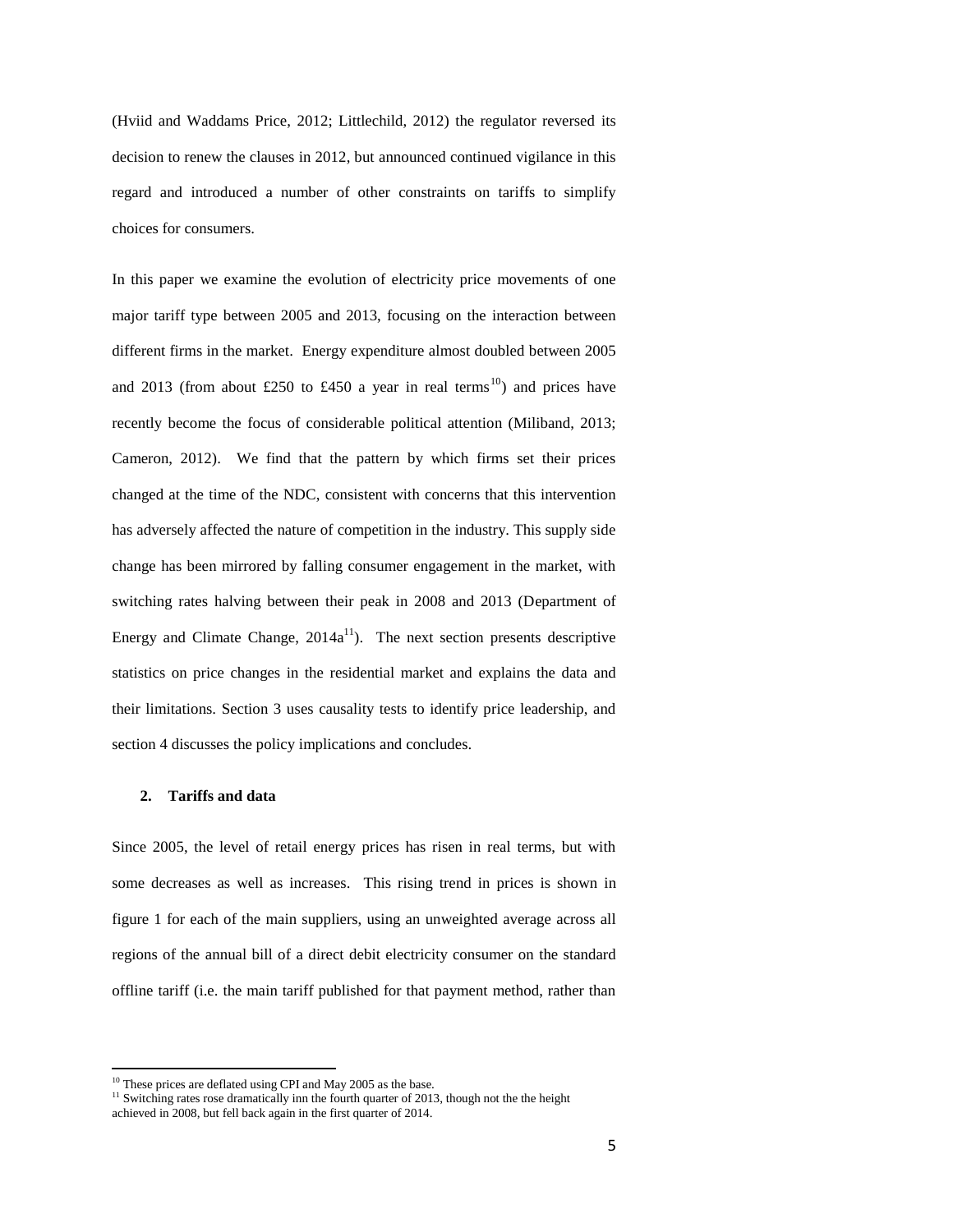one attracting special conditions<sup>12</sup>), using a medium quantity of electricity<sup>13</sup>. At the end of December 2013, 55% of residential consumers paid by direct debit, of whom about 65% were on standard tariffs of the kind reported here (Department of Energy and Climate Change , 2014b).

## **Figure 1: Annual electricity charges by 'Big Six'**

Direct Debit consumer using  $3300$ kWh per annum (deflated using CPI<sup>14</sup>, average across regions)



*Data Source for all graphs and analysis: Consumer Focus Price Comparison Factsheets and authors' calculations*

Each of these Big Six suppliers is similar in terms of turnover and structure, all with both generation and retail operations in electricity supply (though only British Gas is vertically integrated in gas). Of the 26.7 million domestic electricity accounts in December 2007, the market shares of the Big Six ranged from 12% (Scottish Power, incumbent in only two regions) to 19% (Scottish and Southern Energy, incumbent in three regions) and 22% (British Gas) (Ofgem, 2008 p. 32). No small entrant survived throughout the period of analysis, and at

 $\overline{\phantom{a}}$ <sup>12</sup> Special conditions might include fixed prices for a specified period, 'green' tariffs which claim environmental benefits or other special benefits or conditions, including potential exit fees.<br><sup>13</sup> 3 300<sup>1</sup>MA<sub>2</sub> was defined.<sup>1</sup> Of <sup>13</sup> 3,300kWh was defined by Ofgem as the annual consumption of a 'typical' household with a

medium level of energy demand (Ofgem, 2011) <sup>14</sup> All the price figures are deflated using CPI (May 2005=100).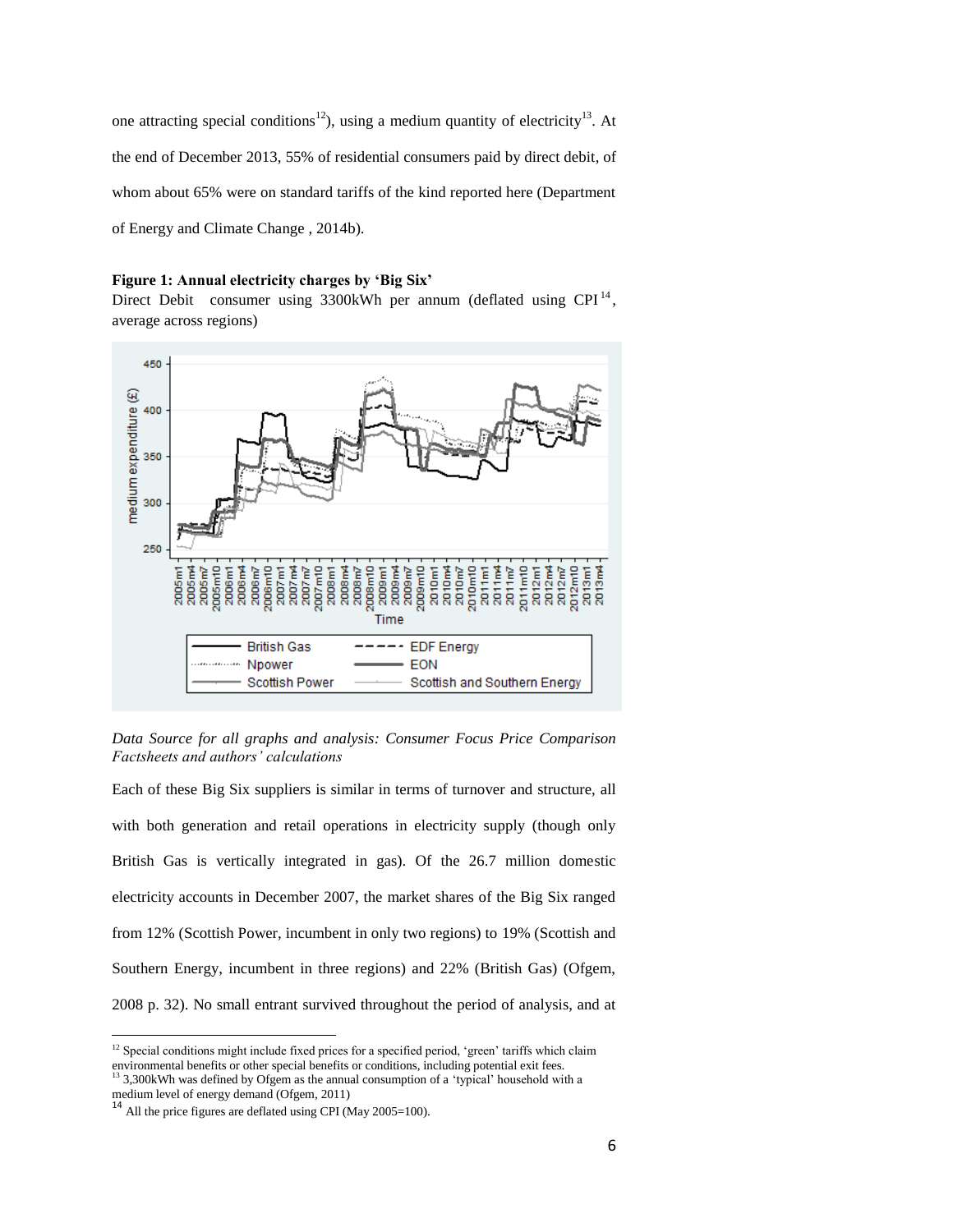the time of the Energy Supply Probe in 2008, four such entrants shared less than 0.3% of the market accounts, though their share had grown to 5% by 2014 (Ofgem, 2014).

Figure 2 shows these data grouped according to type of supplier in each region, namely incumbent (which varies between regions), cheapest and median offer from among the rest of the Big Five (i.e. other than the incumbent and British Gas) and British Gas. To distinguish between these companies and smaller firms who have entered the industry from outside, we label these large companies with regional electricity incumbency regions as 'majorsaway' when operating outside their home areas; and identify the best majoraway as the one which charges least for the medium consumption level on the standard offline direct debit tariff. The gap between the average incumbent and median majoraway bills before 2008 illustrates the background to the regulator's introduction of the NDC. The regulator had found that in the period leading up to 2008 suppliers had charged around ten per cent more in incumbent areas (where consumers stayed with it as default provider unless they switched provider) than in other areas (where the majoraway had to tempt consumers away from the incumbent provider in that region). Of course the identity of the cheapest (and median) majoraway varies both between regions and across time periods, and identifies the best challenge to the incumbent at any one time.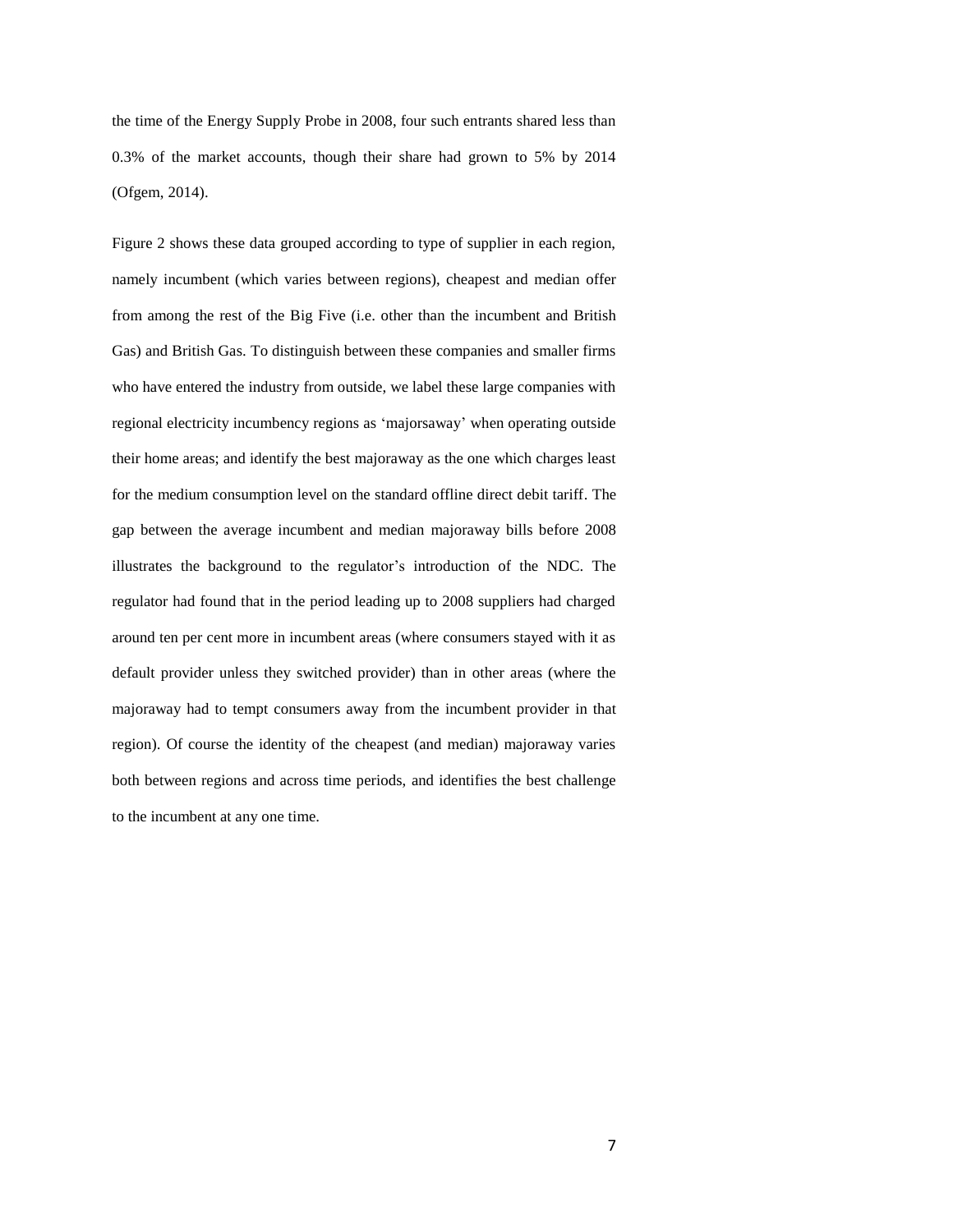## **Figure 2a: Annual electricity charges by type of supplier**

Direct Debit consumer using 3300kWh per annum (deflated using CPI, average across regions)



**Figure 2b: Annual electricity charges by type of supplier – Eastern Region** Direct Debit consumer using 3300kWh per annum (deflated using CPI)



Figure 2a shows the convergence of prices following the imposition of the NDC in 2009, and these reductions in differentials are illustrated in more detail in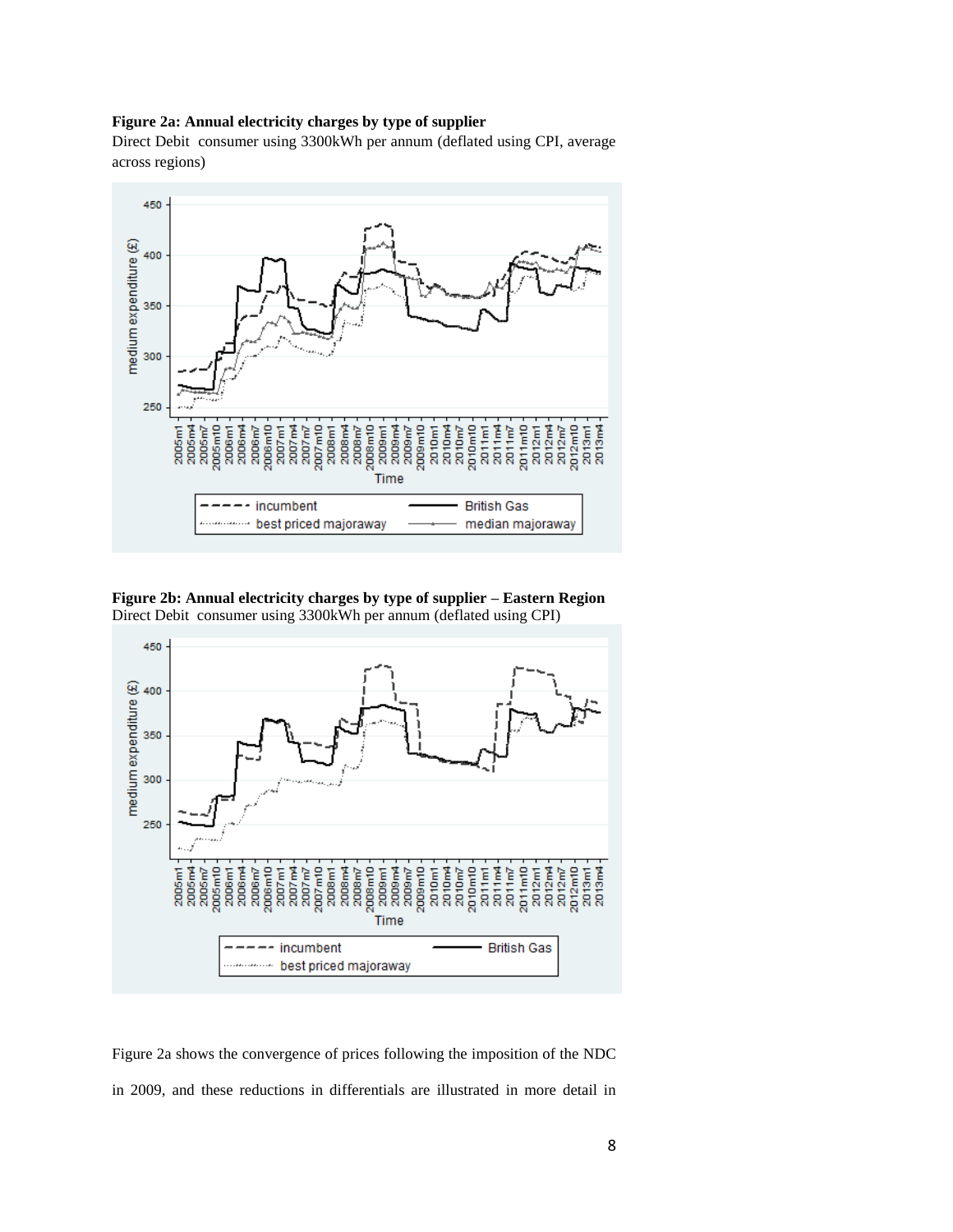figures 3 to 5. We see this pattern even more clearly in some individual regions, for example the Eastern region, shown in Figure 2b. Price differences between incumbent and the best priced majoraway started to fall in early 2009 and reached their lowest point, where they remained for the following two years, around April 2011 (figure 3). The difference between the charges of the incumbent and British Gas changed considerably over the period. After a period of relatively high prices, British Gas made significant price reductions in 2007 to close the gap with incumbents, and by early 2008 its prices became more competitive for electricity than those of incumbents. The average incumbent-British Gas price difference has stayed above zero and relatively flat since then (figure 4). The British Gas strategy is reflected in price differences between British Gas and the best majoraway (figure 5), with a decreased gap after the price cuts, and a further decrease in price differences after the imposition of the NDC (figure 5).

## **Figure 3 Difference in annual electricity charges between incumbent and best majoraway**



Direct Debit consumer using 3300kWh per annum (deflated using CPI, average across regions)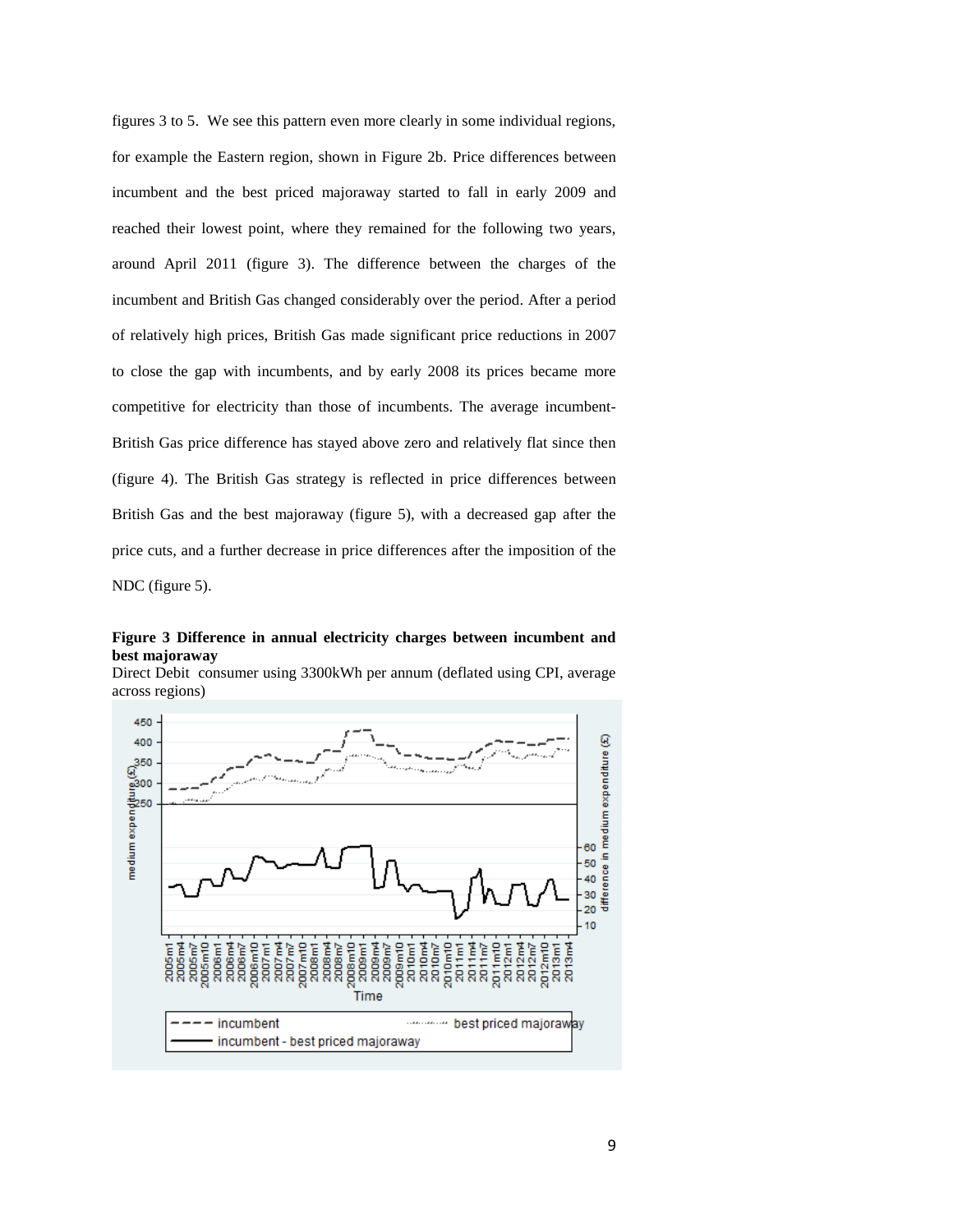## **Figure 4 Difference in annual electricity charges between incumbent and British Gas**

Direct Debit consumer using 3300kWh per annum (deflated using CPI, average across regions)



## **Figure 5 Difference in annual electricity charges between British Gas and best majoraway**

Direct Debit consumer using 3300kWh per annum (deflated using CPI, average across regions)

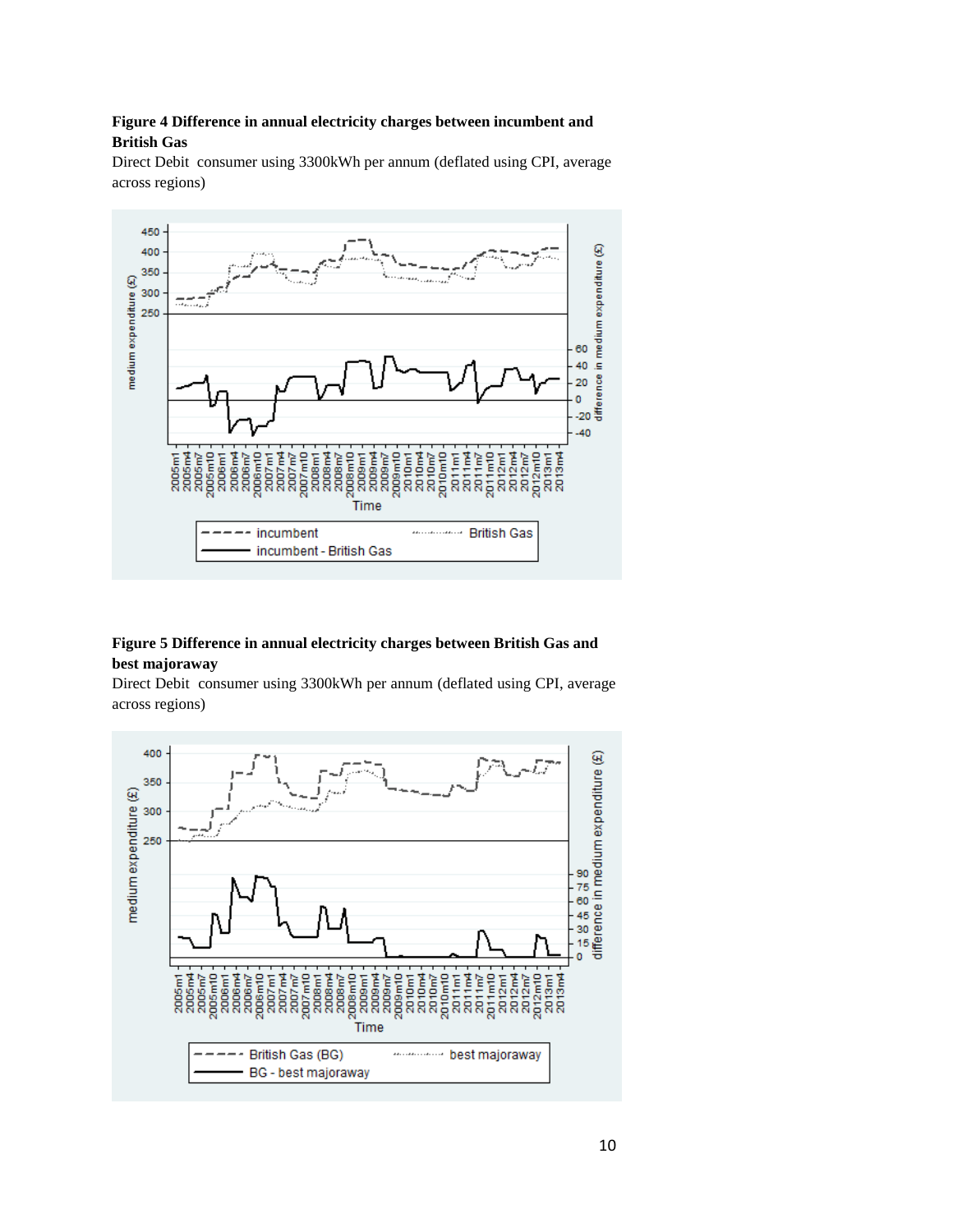We explore the implications of these differences for competition in the retail market. Hviid and Waddams Price (2012) showed that because the 'strong' market of each of the major players (where they were traditional incumbents) coincided with the 'weak' markets of competitors (where they had no incumbency base), and British Gas took a national approach, the NDC was likely to lead each company to concentrate on its home markets and compete less aggressively in others, resulting in higher prices.

The initial high level data presented above suggest that this is precisely what has happened. Price differentials between standard tariffs have indeed fallen; since companies were allowed to introduce special offers, these increased dramatically, enabling the companies to segment the market, and focus their competitive actions away from the standard tariffs. Switching rates have fallen, confirming widespread evidence (Ofgem, 2008, p.152, Giulietti et al., 2005, Flores and Waddams Price, 2013, Waddams Price et al., 2013) that potential price gains are the main drivers of consumer activity in the residential energy market. Published figures at an aggregate level, and monthly figures obtained from the regulator at regional level, show a dramatic fall in switching rates following the introduction of the non-discrimination clauses. If the other policies which the regulator introduced at the same time to remove barriers to switching were effective, these figures may understate the fall in switching due to the NDC alone. On the other hand, companies gradually withdrew from direct marketing from 2011 onwards, which itself is likely to have reduced switching rates.

Because of the volatility of upstream costs, particularly wholesale energy prices, it is difficult to identify directly whether price differentials between incumbents and majorsaway narrowed because incumbent prices fell (as the regulator intended) or because majoraway prices rose as competitive constraints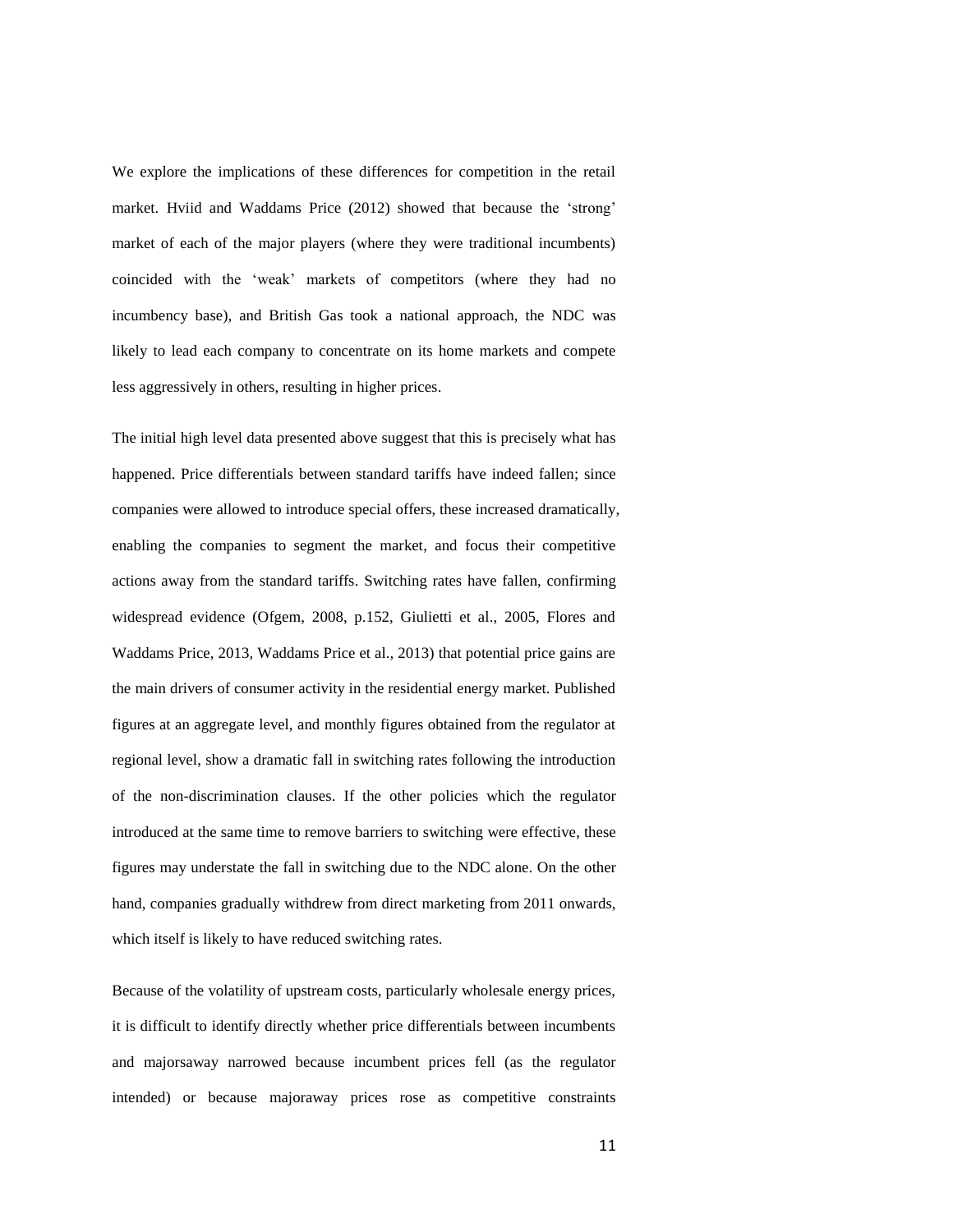weakened. However figures from the regulator on the profitability of the Big Six seem to indicate the latter, as profit margins rose from levels near zero when the clauses were introduced, to margins of just over £100 per consumer in 2013 (Ofgem, 2013).

In this paper we explore the changes in companies' pricing behaviour which followed the introduction of the package of reforms arising from the 2008 Energy Supply Probe and the NDC. We do this by analysing the pattern of prices amongst the Big Six companies for their 'standard' electricity customers (off line, of average quantities, and paying by direct debit, the payment method used by most consumers switching energy supplier). These data are taken from price sheets published by Consumer Focus which show the main tariffs for the Big Six; while later information includes online tariffs, the earlier publications do not, so we restrict our analysis to offline tariffs<sup>15</sup>. Since the nondiscrimination tariffs provided incentives for companies to use special offers to compete (because these were not tied to prices charged in home markets), competition shifted somewhat to these non-standard tariffs, which are not published. To the extent that companies no longer expect to recruit new consumers through standard tariffs, our analysis will therefore overstate any dampening effect on competition; we return to this in our conclusions.

 $\overline{a}$ 

<sup>&</sup>lt;sup>15</sup> Online tariffs offer discounts to customers who agree to receive their bills electronically, rather than via paper and post. Arrangements range from simple viewing of bills online to requiring customers to submit meter readings online. In 2008 around 1.3 million GB customers used online tariffs, just under 5% of households.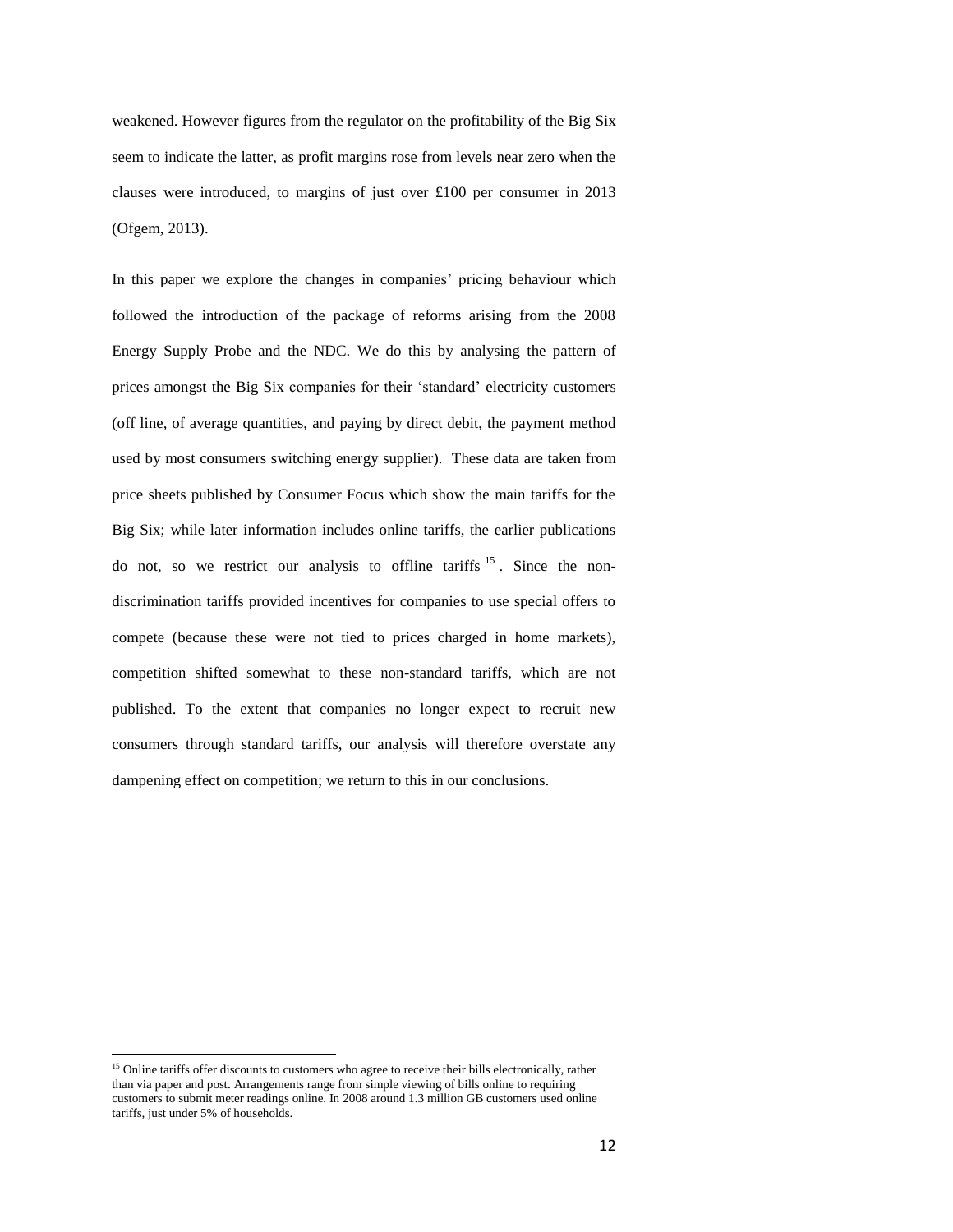#### **3. Patterns of price changes and causality tests**

This section analyses differences in suppliers' pricing behaviour; to explore the effect of the NDC, we divide the data into two subsamples, before and after the introduction of the clauses. We omit the period from July 2008 to August 2009 as a transition period, since discussions about the new conditions started around June 2008 and were already affecting differentials before the publication of the Probe in October 2008, though the NDC was not formally imposed until September 2009.

#### **3.1 Model Specification**

We examine the behaviour of the major players in each region and build on the predictions of Hviid and Waddams Price (2012) to form our hypothesis that majorsaway will compete less aggressively with the established incumbent out of their home regions after the imposition of the NDC than they did before. If the majorsaway were exerting competitive pressure on the incumbents before the NDC, we would expect to see a negative relationship between the price changes of the incumbent and those of the best priced majoraway, as the latter moderates its own price increases to gain customers, so imposing some constraint on the incumbent. In contrast, if the introduction of the NDC weakened this constraint, the majorsaway would then take advantage of any increase in the incumbent's price to raise their own tariffs out of region, which would allow them to raise prices in their home areas too. By linking home and out of area prices, the NDC provides an incentive for majorsaway to raise their tariffs. Thus instead of constraining their own price increases to attract additional consumers, which would result in a negative relationship between the price changes, the majorsaway would follow the incumbent's price increases, so the relationship between the price increases would cease to be negative, and might even become positive. To support our hypothesis we therefore seek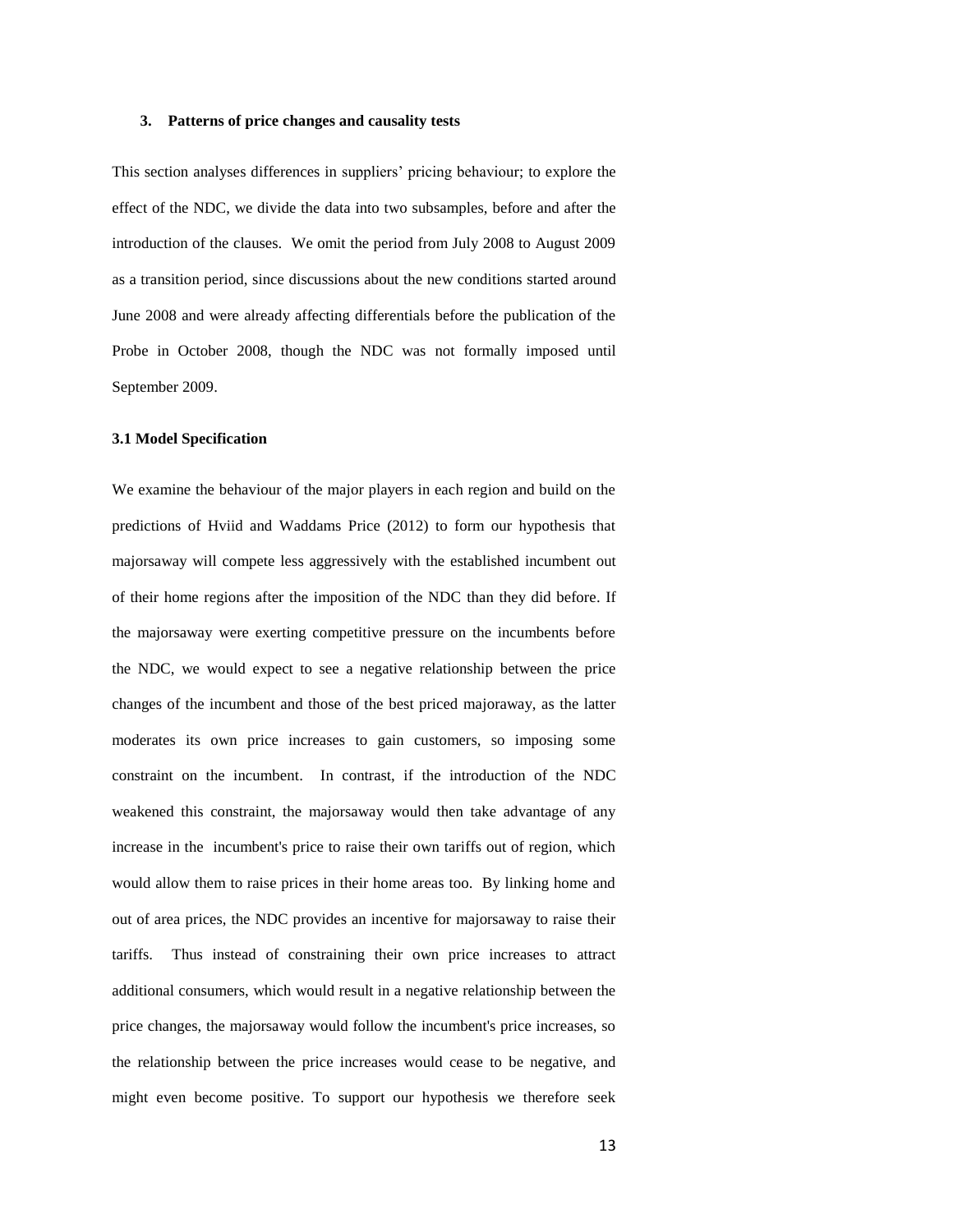evidence that the relationship between the incumbent's and the best majoraway's price changes is negative before the non-discrimination clauses are imposed (reflecting some competitive constraint on the incumbent's price from the best majoraway) and becomes less negative after they are introduced.

This hypothesis leads us to examine the relationship between the price changes of the major players in each region, focusing on that between the incumbent and the best majoraway<sup>16</sup>, and taking account of other price changes and relevant factors. We use a Vector Autoregressive Model (VAR $17$ ) model to identify patterns between price changes. An advantage of using the VAR model is that it treats all variables as endogenous, and does not require prior restrictions on the model. We then use Granger causality tests  $18$  to assess the statistical significance of how price movements by each of the players in the market help to predict the subsequent price changes of others.

A standard VAR, written as  $VAR(p)$ , is a model in which K variables are specified as linear functions of  $p$  of their own lags,  $p$  lags of the other variables, and additional exogenous variables. We specify a p-order VAR model of price changes introduced by the incumbent, British Gas and the best majoraway, with exogenous variables including seasonal dummies and a time trend as follows:

$$
y_{t} = v + A_{1}y_{t-1} + ... + A_{p}y_{t-p} + B_{0}x_{t} + u_{t}
$$

$$
\left( 1\right)
$$

<sup>&</sup>lt;sup>16</sup> Since our analysis concerns the behaviour of the Big Six, who controlled 98% of the market during this period (100% of it for most of it) we omit other entrants from this analysis. The identity of the best majoraway in each region is likely to change from time to time, so this does not necessarily represent changes in prices offered by a single company, unlike price changes for British Gas and the incumbent.

<sup>&</sup>lt;sup>17</sup> Strictly speaking, the model is a VARX model, since it includes exogenous variables (quarterly dummy variables and a time trend), but we use the more familiar VAR acronym in the text.

 $18$  A variable x is said to Granger-cause a variable y if, given the past values of y, past values of x are useful for predicting y. After fitting a VAR model (see the above) for each equation of each endogenous variable that is not the dependent variable in that equation, the test computes and reports Wald tests that the coefficients on all the lags of an endogenous variable are jointly zero. The null hypothesis is that each of the endogenous variables does not Granger-cause the dependent variable in that equation.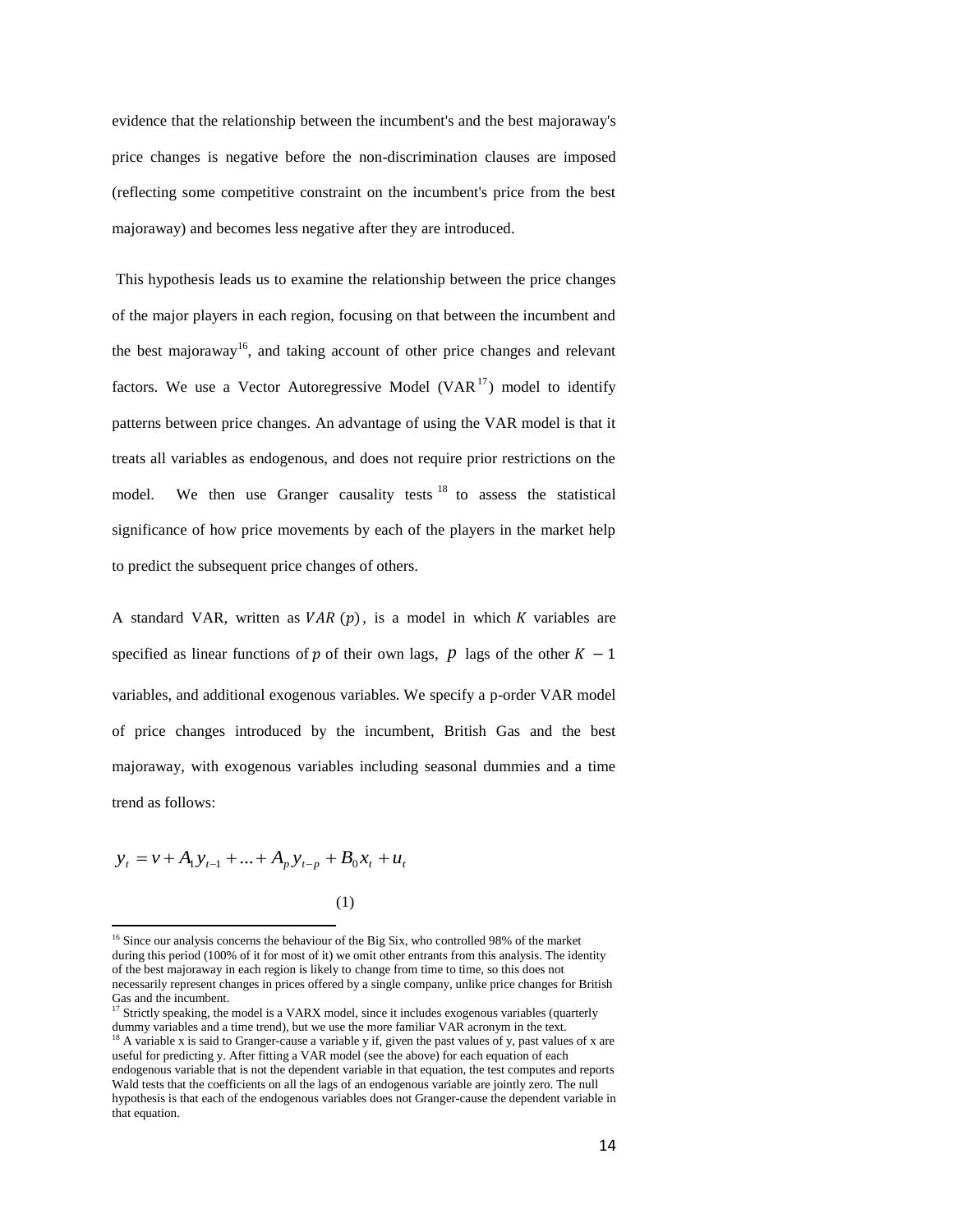Where  $(\Delta p_{t}^{M},\Delta p_{t}^{B},\Delta p_{t}^{I})'$ *B t*  $y_t = (\Delta p_t^M, \Delta p_t^B, \Delta p_t^I)$  is a 3×1 vector, and  $\Delta p_t^M, \Delta p_t^B, \Delta p_t^I$ *t B*  $3 \times 1$  vector, and  $\Delta p_t^M$ ,  $\Delta p_t^B$ ,  $\Delta p_t^B$ are the price changes of the best majoraway, British Gas and incumbent, respectively, in period  $t$ ;

 $A_1$  to  $A_p$  are  $3 \times 3$  matrices of the parameters to be estimated;

 $x_t$ <sup>'</sup> is a  $4 \times 1$  vector of exogenous variables, namely quarterly dummy variables and a time trend;

 $B_0$  is a  $3 \times 4$  matrix of coefficients;

 $v$  is a  $3 \times 1$  vector of parameters (constants);

and  $u_t$  is assumed to be white noise.

 $\overline{a}$ 

If the  $u_t$  are distributed with a zero mean, *i.i.d.* vector process, and  $y_t$  and  $x_t$ are covariance stationary and are not correlated with the  $u_t$ , consistent and efficient estimates of the  $B$ , the  $A$  and  $\nu$  are obtained via seemingly unrelated regression, yielding estimators that are asymptotically normally distributed.

In the above VAR model, effectively we have 3 equations estimated, namely of the current price change of the best majoraway, incumbent and British Gas respectively, with the same regressors, i.e. the price changes of the same players and the same exogenous variables in each equation on the right hand side.

To determine the selection of lag length (the value of  $p$ ), we use a sequence of log likelihood ratio (LR) tests using a maximum of four lags<sup>19</sup>. We also

<sup>&</sup>lt;sup>19</sup> For a given lag p, the LR test compares a VAR with p lags with one with  $p-1$  lags. The null hypothesis is that all the coefficients on the *pth* lags of the endogenous variables are zero. To use this sequence of LR tests to select a lag order, we start by looking at the results of the test for the model with the most lags. The first test that rejects the null hypothesis is the lag order selected by this process (also see Lutkepohl, 2005 p.143–144 for more information on this procedure). We also do another set of LR tests post estimation which are reported in the appendix.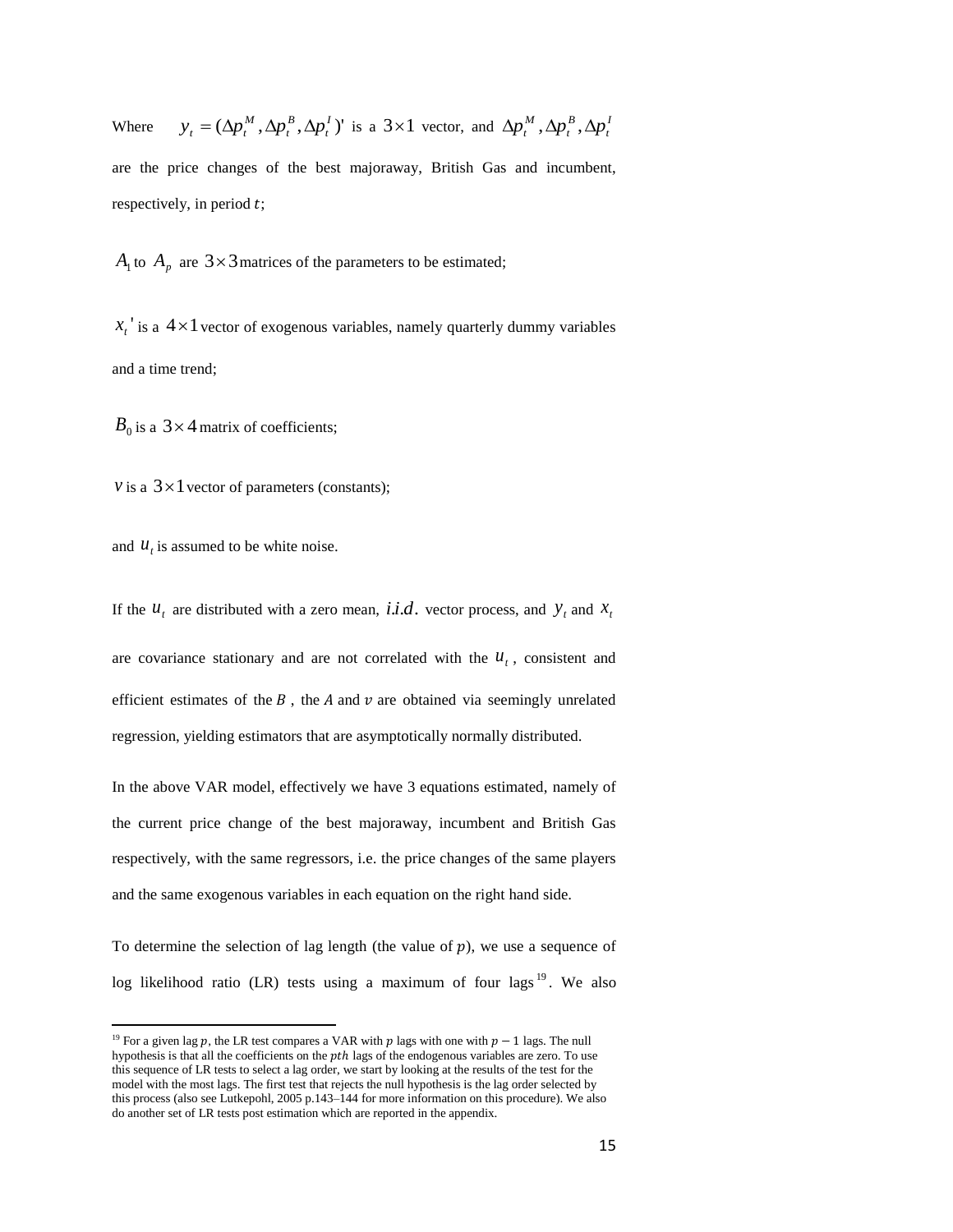implement a Lagrange-multiplier (LM) test for autocorrelation in the residuals of the VAR models (as presented by Johansen, 1995) to ensure that the disturbance is not auto-correlated. Test statistics are reported in the appendix. LM tests with a maximum of five lags are implemented that show no hint of model misspecification for all regions. Statistics for two lags are reported in the appendix. Note that before we estimate the VAR model, Dicky-Fuller unit root tests confirm that all price changes are stationary in each region. Prior to the VAR model specification, we also conducted cointegration tests and do not find robust evidence of cointegration of the price series of the suppliers<sup>20</sup> in the regions in each period.

After fitting the VAR model, we conduct Granger causality tests to test the statistical significance of causality from one supplier's price changes to another. For instance,  $I_{t-p} \to M_t$  in columns 2 and 3 of tables 1 and 2 reports whether past price changes of the incumbent influence the current price changes of the best majoraway.

Establishing that past price changes of the incumbent help to explain the current price changes of the majorsaway is not sufficient, in itself, to confirm a causal relationship between the price changes of the incumbent and those of the best majoraway. As noted above, one advantage of using VAR is that no formal theory is required for the formulation of the model. But this also means that by design the Granger causality tests are predicated on a model that may be missing intervening variables. In other words, the finding of a 'causal' effect might result from the omission of a variable that is correlated with both of the left-hand-side variables. For instance, to prove the causal relationship between incumbent and the best majoraway, we would also have to demonstrate that there were no other

 $20$  Note that if prices are cointegrated between the suppliers, the VAR model may be mis-specified as it ignores a long-term adjustment term in the specification and only focuses on short-term adjustments. In the absence of co-integration, VAR specification is appropriate.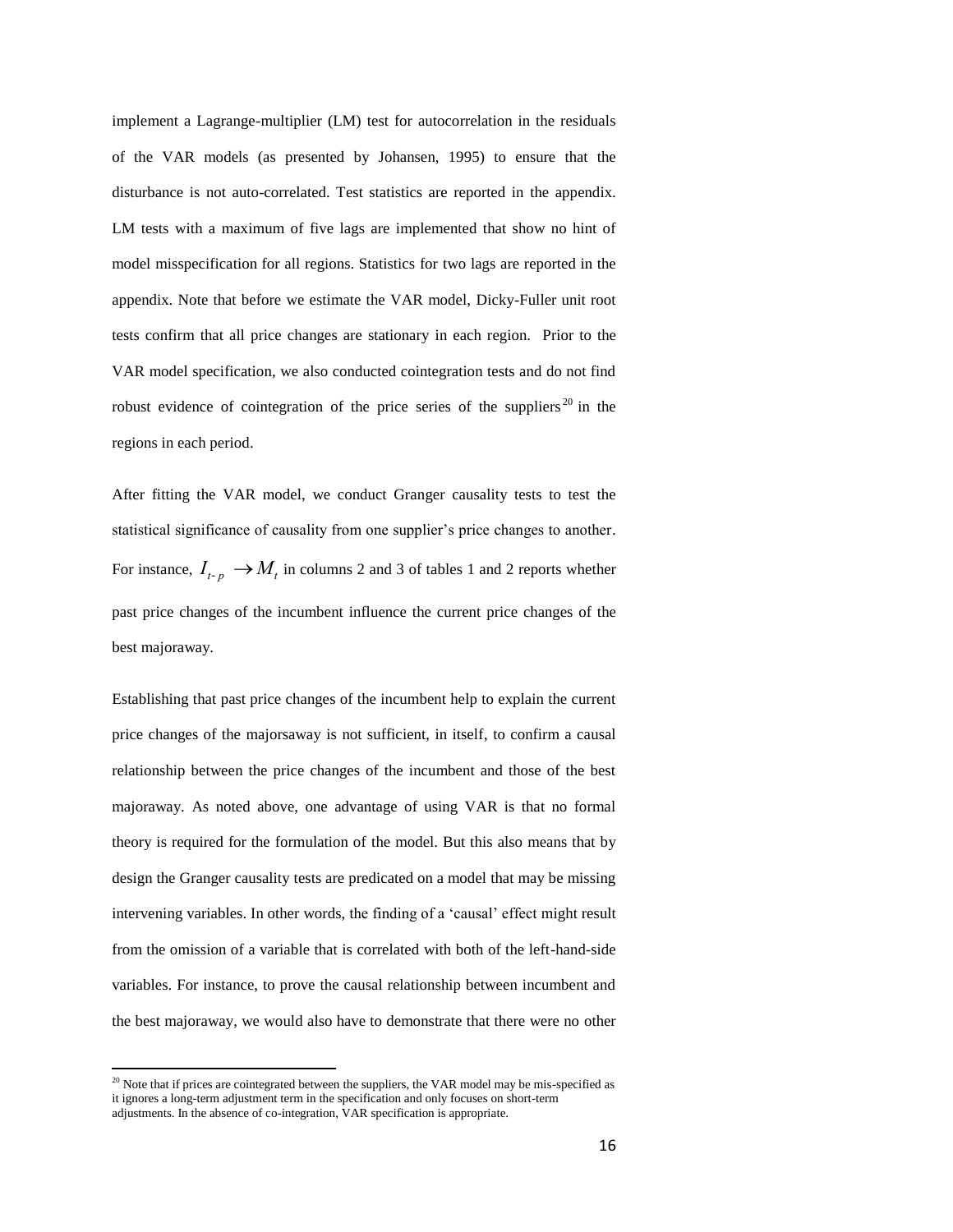intervening explanations that would explain price movements of both the incumbent and the best majoraway. The methodology used here can only show that the evidence is consistent with our hypothesis. We demonstrate this in greater detail at the end of the next subsection.

#### **3.2 Results**

Table 1 shows the results of the VAR model and Granger causality tests in Period 1, before June 2008. The coefficients reported measure the effect of one set of price variations on the price changes being explored, while controlling for all other variables (including previous price changes by both the supplier itself and other actors in the market, a time trend and seasonal factors). Columns 2, 4, 6 and 8 show the coefficients of each of the equations, and columns 3, 5, 7 and 9 the results of the corresponding Granger causality tests<sup>21</sup>. Causalities of price changes which are not significant under the Granger causality tests are not reported<sup>22</sup>. In seven out of 14 regions, Granger causality tests (column 3) confirm that the best majoraway responded to the incumbent's price changes in the two previous periods (column 2). In all these cases the best majoraway responded in the opposite direction to the incumbent's price changes: as the incumbents accelerated their price increases (decreases) the best majorsaway moderated their price changes. For instance, in the Midlands region, if the incumbent had added to its price increase by £100 in the previous periods, the best majoraway would typically have responded by reducing its price increase by around £23.50.

The pricing responses of the best majoraway to incumbents can be interpreted as the following strategy. If the incumbent accelerates its price increases, the best majoraway will slow its price increases to attract the incumbent's customers;

l

 $21$ <sup>21</sup> The coefficients of lagged price of best majoraway itself are not reported in the table.

 $22$  For full results and diagnostics please see the appendix.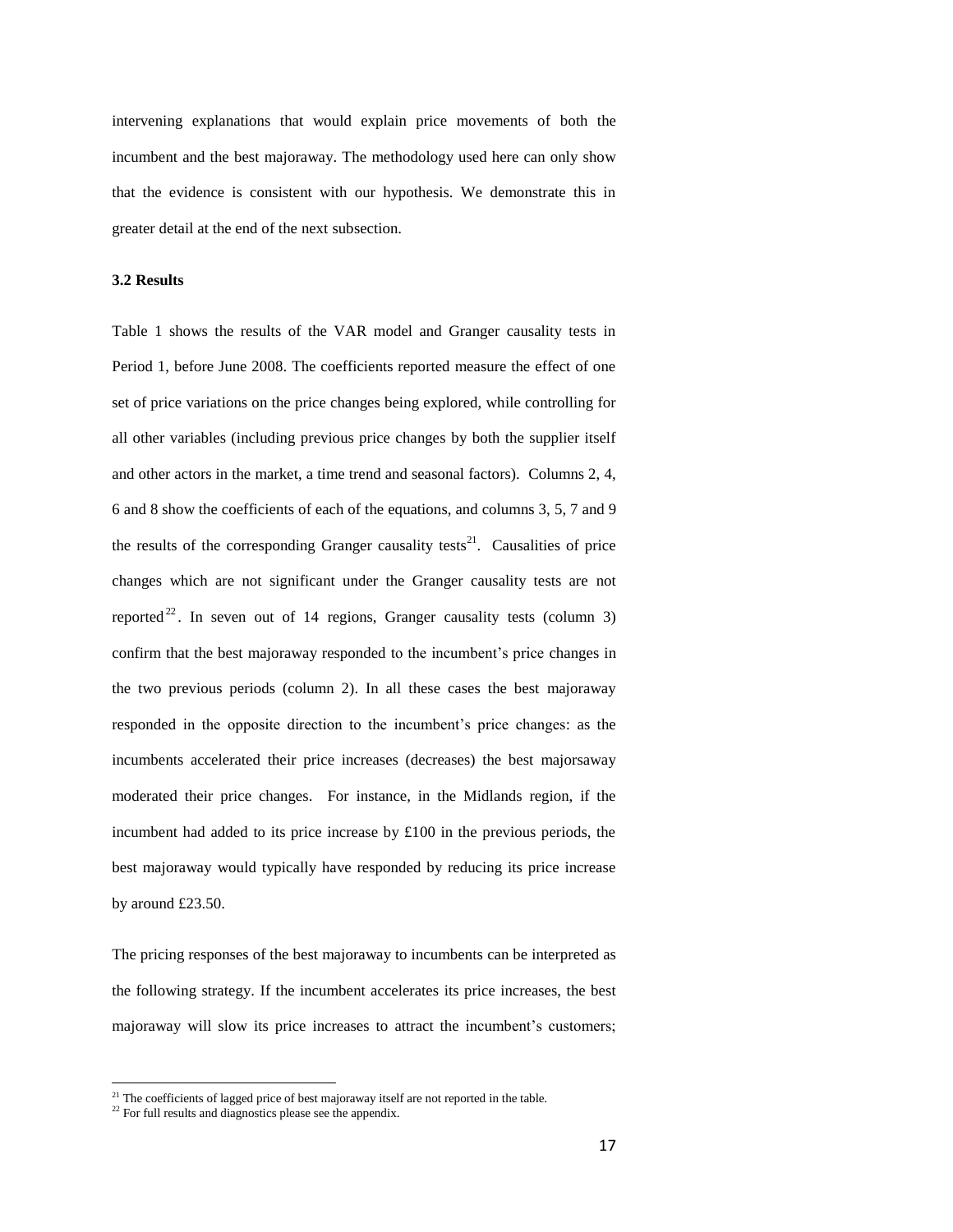whereas when an incumbent slows down its price increase (say after a price rise), the best majoraway will accelerate its price increase to raise more revenue from existing customers, and perhaps to give it more scope for undercutting the incumbent in the next round of incumbent price increases. This suggests that other majors were providing some constraint on incumbents' charges, notwithstanding the incumbent mark-up.

The effect of British Gas price changes on those of the best majoraway shows more positive coefficients (columns 4 and 5); in twelve of the regions, an acceleration in price changes by British Gas is associated with an acceleration in the price changes of the best majoraway (column 4), confirmed by Granger causality tests (column 5). British Gas price changes also had a positive effect on the incumbents' price changes in nine of the 14 regions (column 6), again confirmed by Granger causality tests (column 7). However the influence of the incumbent's price changes on British Gas is in the reverse direction in two regions (column 8). These statistical results from the VAR model and Granger causality tests show evidence of price leadership by British Gas in this period, since the price changes of both the best majorsaway and of the incumbents tended to follow those of British Gas.

The pattern of Granger causality between price changes shows a striking relationship with ownership of the incumbent in each region,. For example, the seven regions where the incumbent's price changes have a negative influence on those of the best majoraway include all three regions where RWE Npower owns the incumbent, all three where E.On does so, and one of the three where SSE owns the traditional supplier. The two regions where the best majoraway's prices are not influenced by British Gas are the other two of the three where the incumbent is SSE. Such ownership patterns are also reflected in the influence on incumbents' price changes themselves by British Gas. The five regions where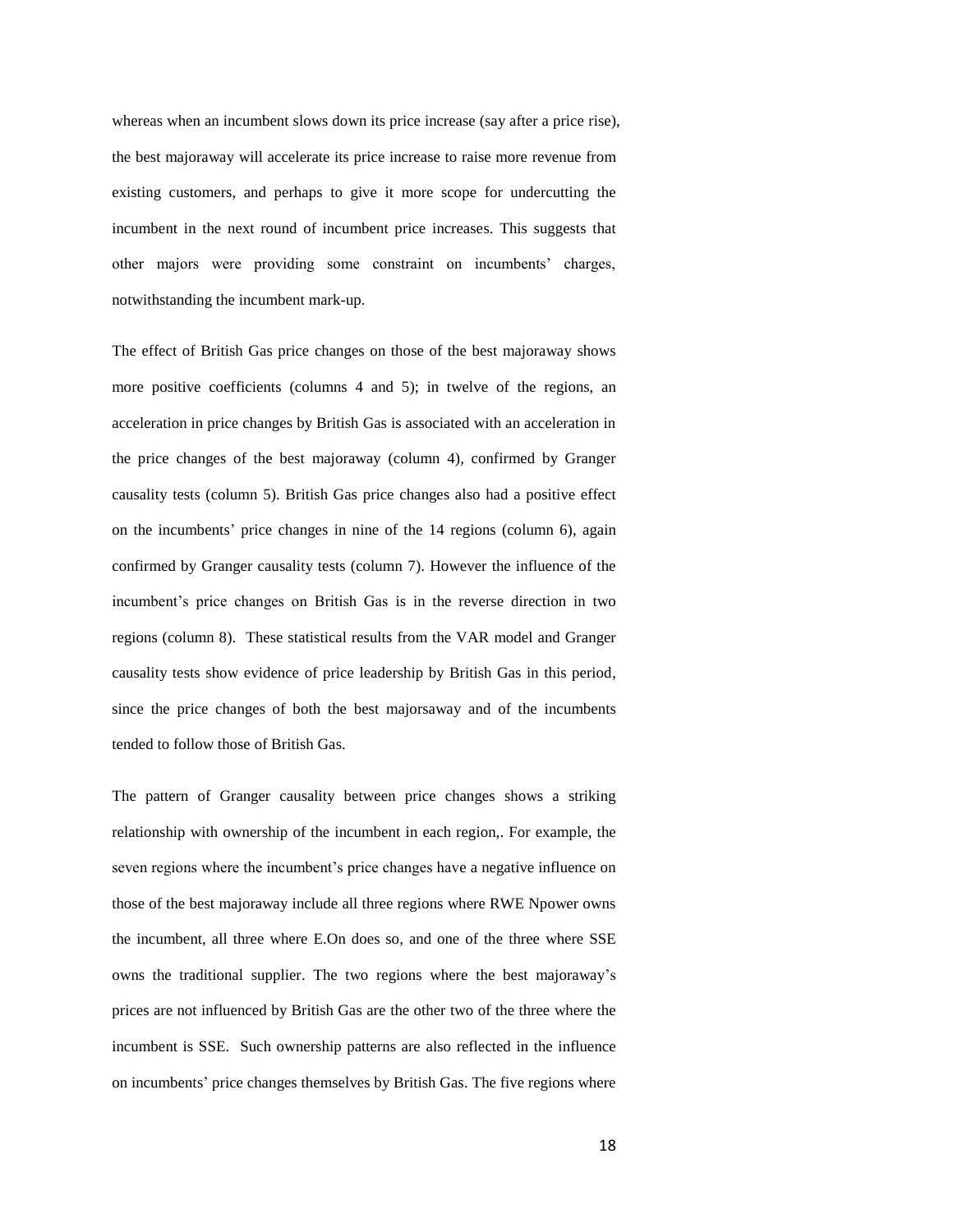Granger causality tests find no evidence of causality comprise all those where EdF or Iberdrola owns the incumbent. The reverse direction of causality, where the incumbent's price changes influenced those of British Gas, occurs only in two regions, in both of which the incumbent is SSE.

Table 2 shows the results from the VAR model and Granger causality tests in Period 2, after September 2009, when the NDC was imposed. The negative response of the price changes of the best majoraway to those of the incumbent is seen in only one region, Southern, a region where this was not evident in period 1. In the three regions where the incumbent is owned by NPower there is no evidence that the best majoraway responds to the incumbent's price changes, compared with a negative result in period 1; in the three regions where the incumbent is owned by E.On the relationship has gone from negative to positive; in the two regions where Iberdrola owns the incumbent the relationship has gone from insignificant to positive; and there are mixed changes in the regions where the incumbents are owned by EdF or SSE. However the general pattern is that the incumbents' price changes now influence those of the best majorsaway in a more positive way (nine of the fourteen regions), indicating that the best majorsaway are imposing less of a constraint on the incumbents' price changes than they were in period 1. For instance, in the Manweb region, if the incumbent adds to its previous price increase by £100, the best majoraway will follow and add to its price increase by between £36 and £42. Compared to the pricing behaviour in period 1, the change in the pricing pattern in period 2 implies that majorsaway are showing signs of retreating to their incumbent regions to focus on the revenue of their own incumbent customers, rather than recruiting customers in non-incumbent regions.

This is consistent with the hypothesis derived from the theoretical predictions (outlined above and in Hviid and Waddams Price, 2012). If the majorsaway had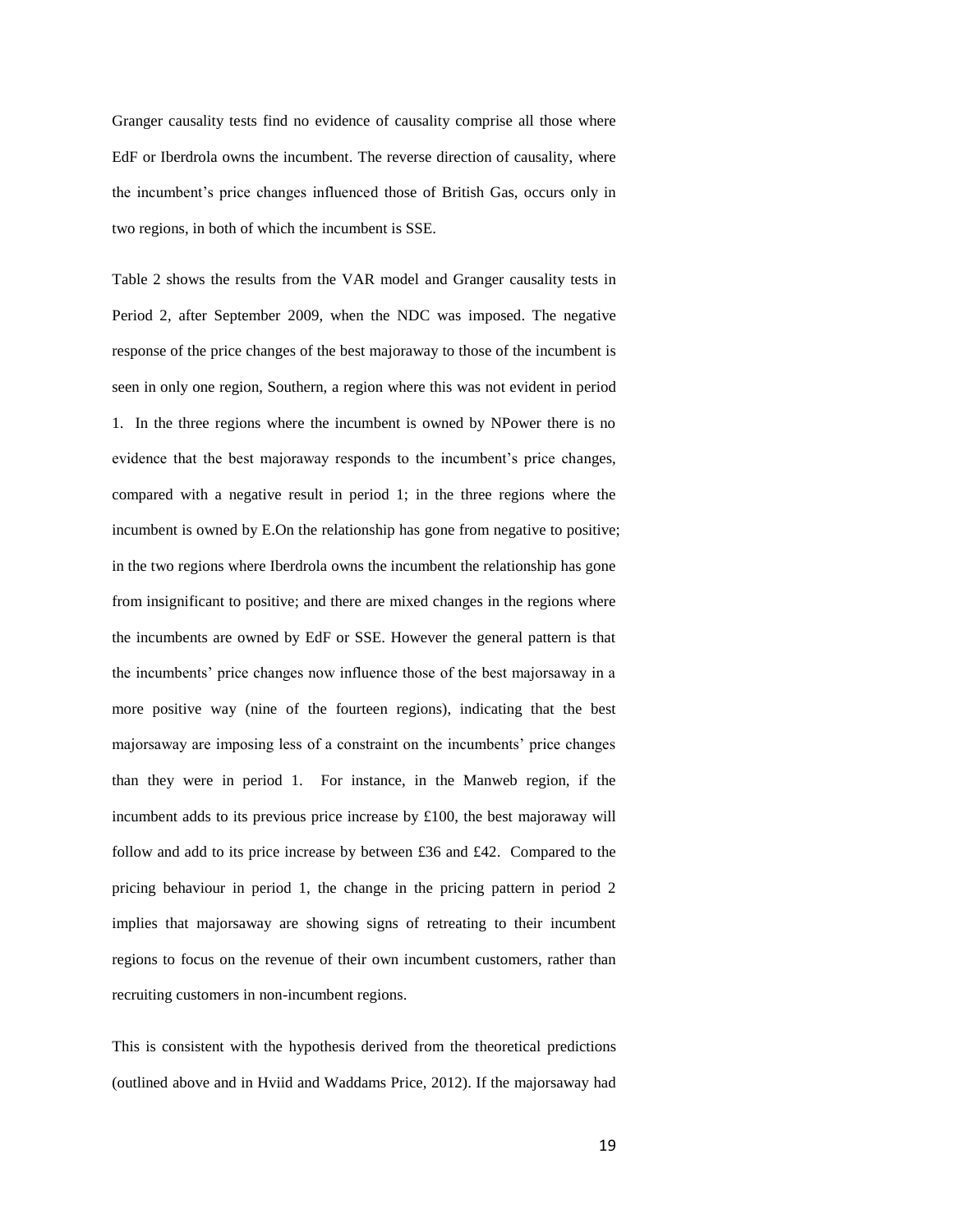continued with the pricing strategy displayed in period 1, the NDC clauses would require any constraint on price increases in suppliers' non-incumbent areas to be matched by a similar deceleration of price increases in their incumbent regions. The NDC thus deters the best majorsaway from exerting their previous constraint on regional incumbents. Since we have omitted the period when the price adjustments were implemented in response to the NDC, these results capture the mutual response of companies after the clause was imposed, rather than the process of compliance itself.

Columns 4 and 5 of table 2 show that past price changes of British Gas continue to lead the current price changes of the best majorsaway in 11 of the 14 regions, but the exceptional regions have changed. After the NDC it is the three regions where the incumbent is owned by NPower which are the exception (rather than the two where the incumbent is owned by SSE).

A major change between the two periods is in the way that price changes by British Gas and the incumbent influence each other. After the nondiscrimination clause, column 6 in table 2 shows that price changes of the incumbent follow those of British Gas in five regions, with the statistical significance of the causality confirmed by Granger causality tests (column 7). Note that in the period before the NDC was introduced, the causality from British Gas to the incumbent is significant in nine regions (see table 1 column 6 and 7). Column 8 in table 2 shows that price changes of British Gas follow those of the incumbent in five regions (confirmed by Granger causality tests, column 9 in table 2), while in the period before the NDC was discussed, the causality was only significant in two regions, and in a negative direction, i.e. British Gas imposed some constraint on the incumbent in these regions. After the imposition of the clauses, in half the regions the coefficients are more positive, with no qualitative change in the other regions. Again there is a strong ownership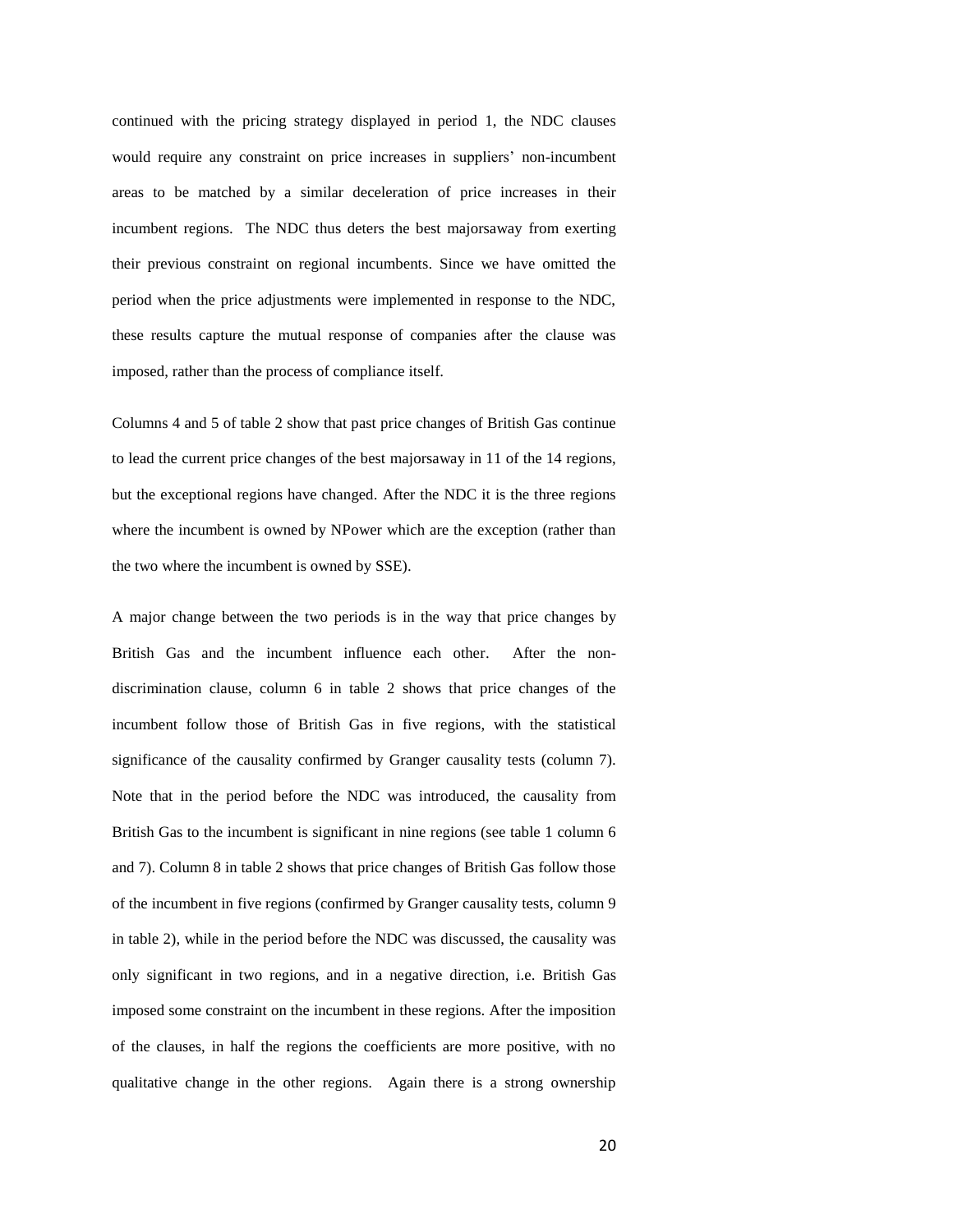pattern: the seven affected regions are all those where the incumbent is owned by E.On or Iberdrola, along with two of the three owned by SSE. Observation of British Gas prices shows that it continued to follow a national policy, so we would not expect its behaviour to moderate the competition softening effect of the NDC. We have no reason to believe that there has been any difference in cost changes between the major companies, and their national market shares by customer numbers have stayed remarkably stable over the period. Regional market shares are more difficult to obtain, except to note a fall in the average share of the incumbents from 50% in 2005 to 33% in 2013 (DECC, 2013). Most of this fall (to 36%) had occurred before the imposition of the NDC in 2009.

To assess whether these differences in pricing pattern are due to the NDC, we changed the cut-off dates of the two periods arbitrarily. We re-estimated the VAR model for period 1 by moving the cut-off point twelve months later, to include the period when its imposition was widely anticipated (from Jan 2005 to Jun 2009), and find that the negative causality from the incumbent to best majoraway disappears across all regions (instead we find positive causality from the incumbent to the best majoraway for 5 regions (Manweb, London, Scottish Power, Seeboard, and SWEB). Similarly, if we re-estimate the VAR model for period 2 by moving the cut-off point 6 months before the NDC was discussed (i.e. the period from Jan 2008 to Apr 2013), we find less significant positive causality from incumbent to British Gas across the regions. Whether or not we observe a distinctive change in the causalities before and after the cut-off point in our VAR model is sensitive to the periods chosen, corroborating the hypothesis that suppliers are, indeed, responding to the NDC.

However, as mentioned in section 3.1, to establish a causal relationship of price changes between incumbent and the best majoraway (both before and after the NDC) alternative reasons that could explain such movements in the price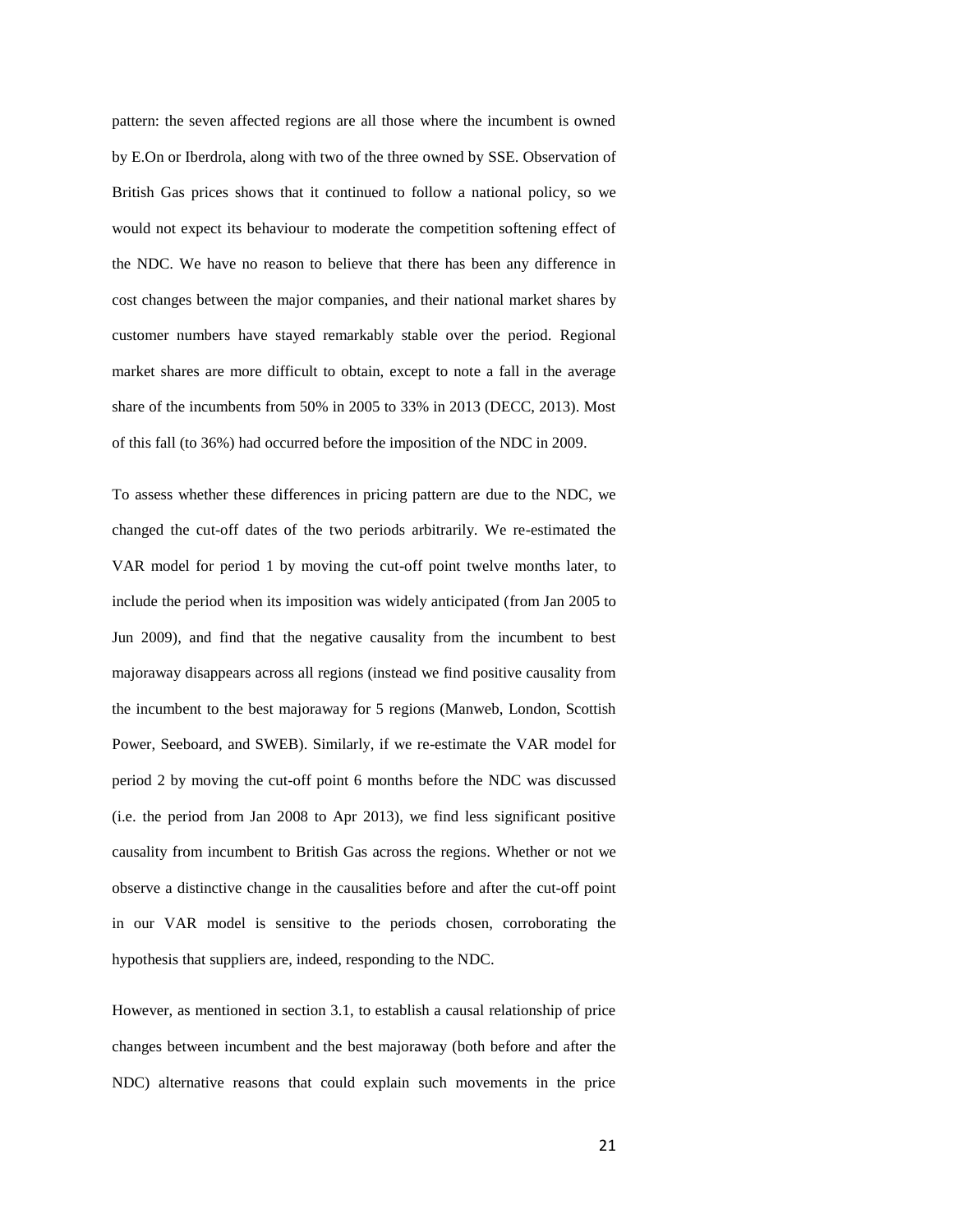changes of the incumbent and best majoraway need to be excluded. Table 3 summarises our findings that the past best majoraway price changes do not add explanatory power to the incumbents' price changes, after controlling for the past incumbent price changes in the incumbent equation in these regions. In other words, the explanation runs from the incumbent to the best majoraway in these regions, but not in the reverse direction. This is true for all regions shown in table 1 and 2 except one (Yorkshire in period 1 and SWEB in period 2). Similarly, table 3 shows little evidence that price changes of the best majorsaway 'Granger Cause' those of British Gas in each region. The results in table 3 do not rule out the possibility that there might be another explanation of the movements of these price changes<sup>23</sup>, but our analysis provides strong supporting evidence for our hypothesis.

### **4. Conclusion**

l

The analysis suggests that before the introduction of the NDC clause, the best majorsaway were broadly constraining regional incumbents' price increases. However, after the clauses were imposed, the best majorsaway's prices were much closer to those of the incumbent, so that if the incumbent accelerated its price increases, the best majoraway would follow, indicating that the constraint on incumbent price increases has weakened, with majorsaway based in other regions likely to be less aggressive outside their own home regions after the NDC. The evidence suggests that British Gas was the price leader of both the best majoraway and the incumbent in the period before the NDC. After the NDC, while the best majorsaway continued to follow British Gas, price leadership by British Gas of the incumbent is less strong. In five out of fourteen regions, the incumbent is leading British Gas, and in another five British Gas is leading the incumbent. The regional markets seem to become closer to duopolies between

 $23$  Causality established in this way would require structural assumptions with underlying theory behind the formulation.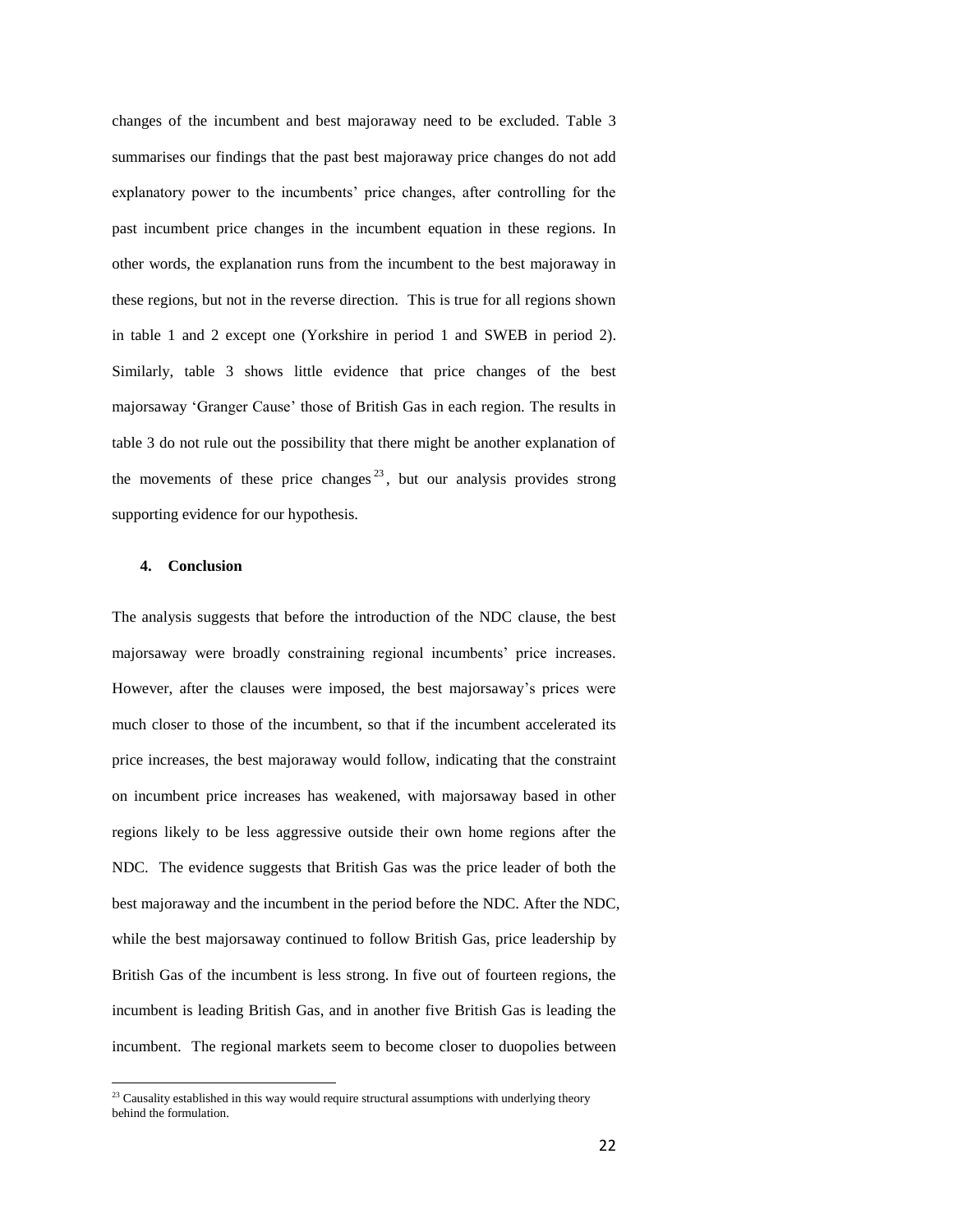the regional incumbent and British Gas, as regional incumbents now focus more on their home regions.

Although by design the VAR model does not allow us to establish causal relationships of price changes between the suppliers, it does enable workable estimates of some underlying relationships. The estimations show that there is a change before and after the NDC in how price changes of the best majoraway are explained by the past movements of price changes of the regional incumbent. The sensitivity of the results to the timing of the cut-off point around the introduction of the NDC suggests that this is indeed the underlying cause of the change. Whereas we recognise that there could be other intervening explanations that explain the movements of price changes of both incumbent *and* best majoraway, the change in the pattern before and after the NDC strongly supports the hypothesis that the introduction of the NDC has changed the nature of competition and strength of rivalry in the tariff analysed. This is the main tariff used by dual fuel customers<sup>24</sup>, particularly those who are likely to switch supplier. But as predicted and, to some extent intended, the focus of competition moved after the NDC to the special offers which companies were allowed to introduce. Unfortunately the number and variety of these tariffs does not make them amenable to a simple analysis of the kind presented here.

While we cannot analyse the special tariffs, we note three aspects of this diversion of competition. The first is the encouraging message that the companies introduced them at all, suggesting a continuing appetite to segment the market and compete for some consumers, despite the potentially comfortable life of retreat to incumbent regions which the NDC offered. The second is that at the end of the special offers, consumers who took no further action would default onto regular tariffs of the kind whose analysis we report, so they may

<sup>&</sup>lt;sup>24</sup> We have analysed electricity rather than dual fuel prices because these are the tariffs whose relative value is directly affected by the NDC, but we expect similar results from an analysis of dual fuel tariffs.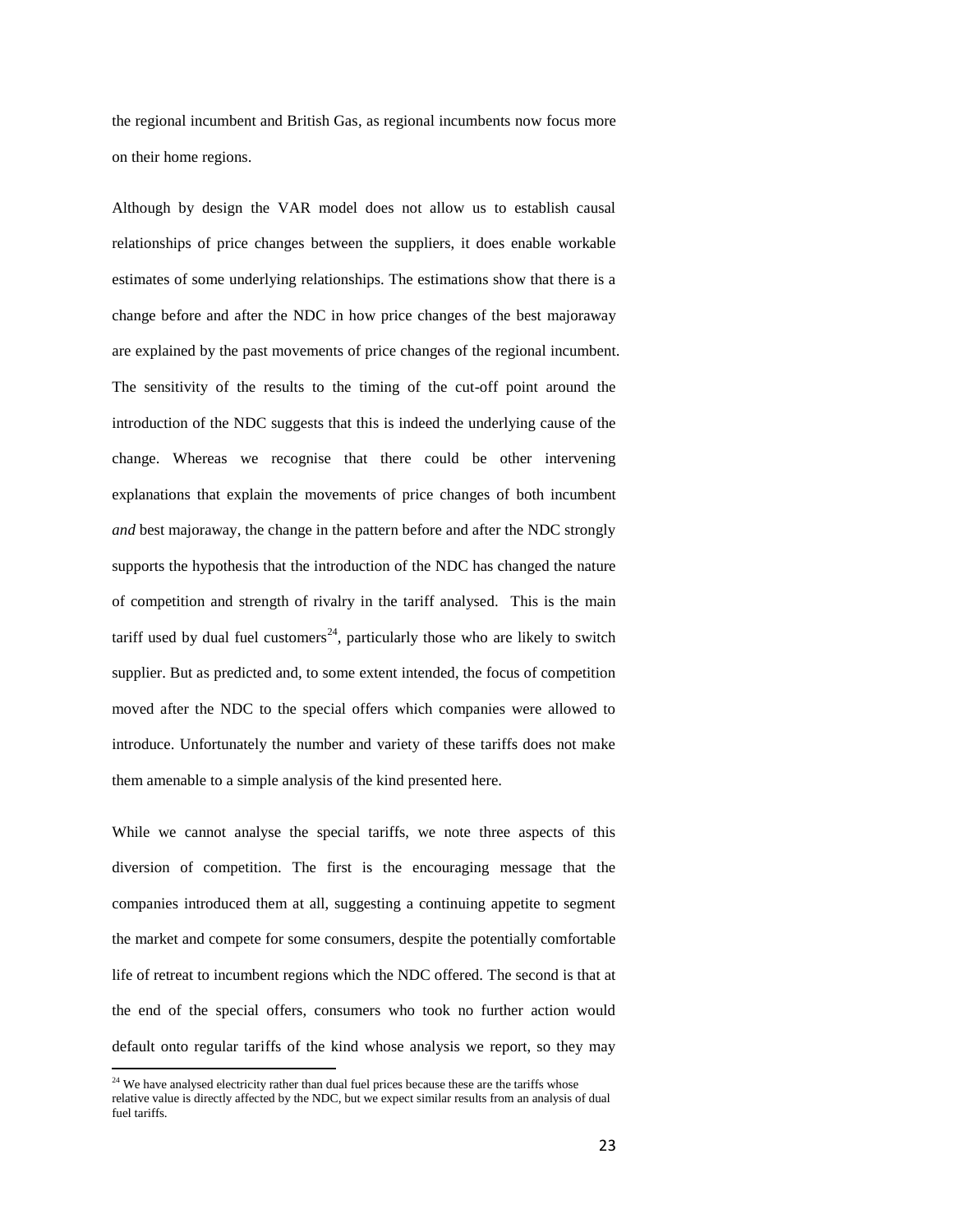reflect long term consumer experience, even for those who took advantage of limited time special offers. The third is that both falling switching rates and rising profits after the NDC suggest that companies were indeed competing less aggressively in the 'standard' markets following their introduction. However we believe that other remedies introduced by Ofgem at the same time, including non-discrimination clauses related to payment method  $2^5$ , were likely to be procompetitive, so any dampening of competition is likely to flow from the NDC itself.

The last few years have also seen a significant increase in the number of new entrants to the industry, and in their market share. This is no doubt in response to the increasing profit levels in the sector, and such fringe entry is quite consistent with (tacit) co-ordination among the major players. The presence of the new suppliers is also a tribute to Ofgem's efforts to remove entry barriers, including some social and environmental obligations, though barriers to expansion remain<sup>26</sup>. Insofar as the large players reduce price levels in response to these new entrants, and are unable to recoup their additional costs from only one (inert) group of consumers because of non-discrimination requirements, their entry will benefit all consumers.

Ofgem's introduction of the NDC was primarily on equity grounds, to prevent companies from charging higher prices to inactive consumers in their home regions. While the differential between the standard tariffs levied in different regions has indeed fallen, the increasing profits indicate that this levelling is almost certainly at the expense of consumers out of region, rather than through lower prices to those sticky customers at home. Indeed the increase in profits by around £100 per consumer, compared with an average price differential before

 $25$  The payment related non-discrimination clauses are more likely to be procompetitive because the suppliers would agree on their 'strong' markets (see Hviid and Waddams Price 2012).

 $^{26}$  Environmental and social obligations are applied to companies with more than 250,000 consumers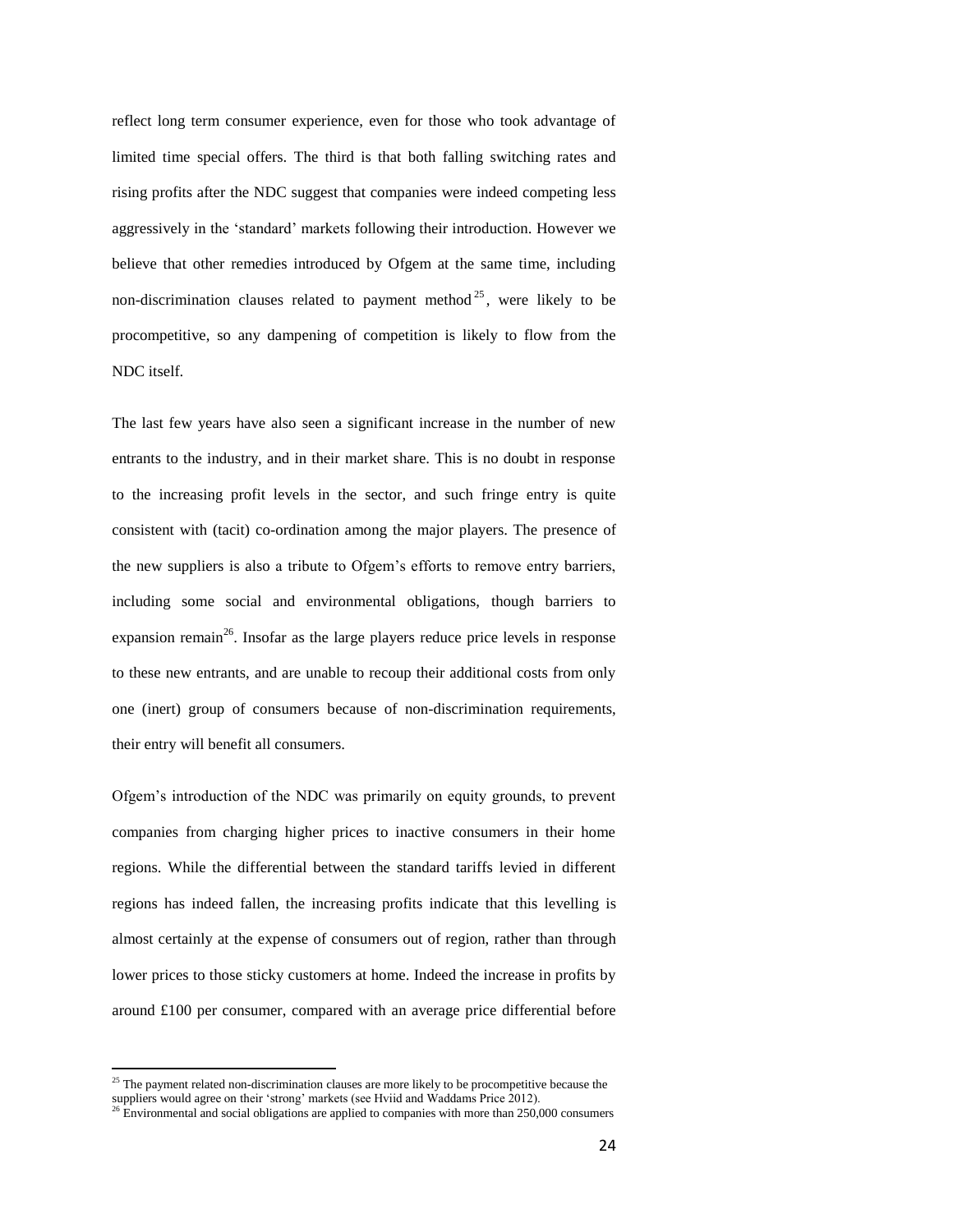the NDC of less than  $\text{\pounds}30^{27}$ , suggests that all consumers are probably paying higher prices as a result. So while equity may have improved, this is likely to have been at the 'absolute' expense of just those consumers whom the regulator sought to protect.

In reviewing the remedies introduced after the 2008 supply probe (which included the NDC), and in response to the falling switching rates and large array of tariffs (partly generated by the NDC itself), at the end of 2013 the regulator implemented restrictions on the number of tariffs which each company could charge, in order to simplify consumer choice. These are another form of nondiscrimination clause, since they constrain the range of prices which companies can offer to potential consumers, though not between regions which was the focus of the NDC. The early consequences are, as one might expect, the withdrawal of many of the lowest priced offers, some of which had previously been taken up by vulnerable groups. The effect of these new restrictions will depend on whether the companies' appetite for competition which was revealed through their array of special offers will lead them to make good offers across the board, or whether they will follow the pattern illustrated in this paper of reducing rivalry and retreating to established markets. Pricing strategies are also affected by government intervention. The 2013-14 review of the market by the competition and regulatory authorities and referral to the Competition and Markets Authority in 2014 is a welcome opportunity to consider the market as a whole, including the likely long term effect on the competitive process of past and potential future interventions by regulators and politicians.

 $27$  Figures from Ofgem (2013) and calculated from Ofgem (2008)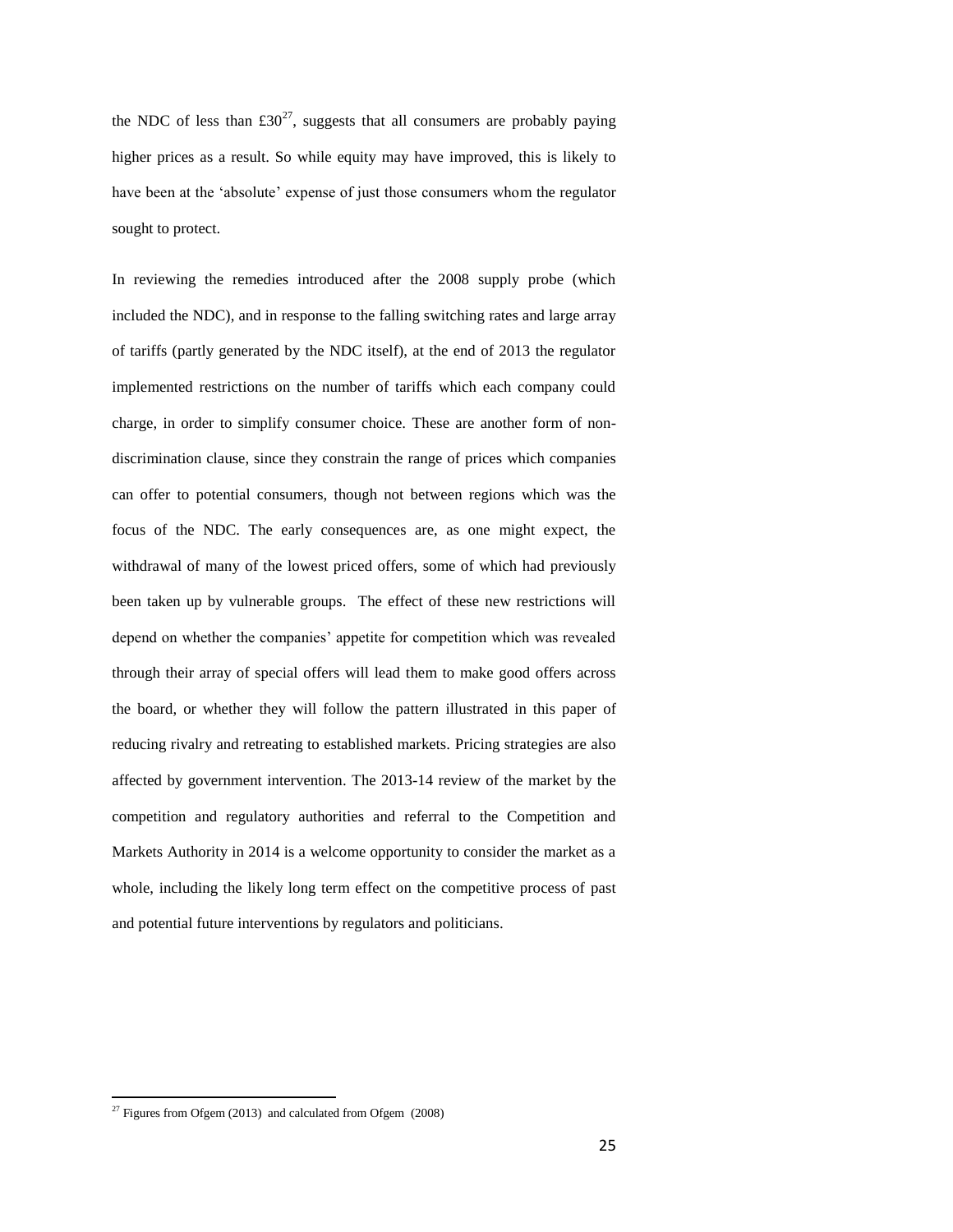|          | 2                 | 3       | 4            | 5                 | 6            | 7                         | 8           | 9                         |
|----------|-------------------|---------|--------------|-------------------|--------------|---------------------------|-------------|---------------------------|
| Region   | $I_{t-p} \to M_t$ |         |              | $B_{t-p} \to M_t$ |              | $B_{t-p} \rightarrow I_t$ |             | $I_{t-p} \rightarrow B_t$ |
|          | <b>VAR</b>        | GC test | <b>VAR</b>   | GC test           | <b>VAR</b>   | GC test                   | <b>VAR</b>  | GC test                   |
|          | coefficient       |         | coefficient  |                   | coefficient  |                           | coefficient |                           |
| Eastern  | $P=2: -$          | 8.18    | $P=2:0.301$  | 25.80             | $P=1: 0.376$ | 5.49                      |             |                           |
|          | 0.124             | (0.02)  |              | (0.00)            |              | (0.06)                    |             |                           |
| East     | $P=2: -$          | 5.59    | $P=2: 0.350$ | 32.24             | $P=1:0.396$  | 6.89                      |             |                           |
| Midlands | 0.112             | (0.06)  |              | (0.00)            |              | (0.03)                    |             |                           |
| London   |                   |         | $P=2:0.305$  | 23.79             |              |                           |             |                           |
|          |                   |         |              | (0.00)            |              |                           |             |                           |
| Manweb   |                   |         | $P=1:0.168$  | 16.41             |              |                           |             |                           |
|          |                   |         | $P=2: 0.306$ | (0.00)            |              |                           |             |                           |
| Midlands | $P=1:-$           | 10.80   | $P=2:0.335$  | 30.15             | $P=1:0.428$  | 20.04                     |             |                           |
|          | 0.235             | (0.01)  |              | (0.00)            | $P=2:0.322$  | (0.00)                    |             |                           |
| Northern | $P=1:-$           | 10.51   | $P=2:0.302$  | 32.77             | $P=1:0.323$  | 15.05                     |             |                           |
|          | 0.212             | (0.01)  |              | (0.00)            | $P=2:0.349$  | (0.00)                    |             |                           |
| Norweb   | $P=2: -$          | 14.95   | $P=2: 0.340$ | 39.32             | $P=1:0.378$  | 5.74                      |             |                           |
|          | 0.209             | (0.00)  |              | (0.00)            |              | (0.06)                    |             |                           |

**Table 1 Results for period 1 –before the non-discrimination clause (Jan 2005- Jun 2008)**

## **Table 1 Continued**

|               | 2                 | 3       | $\overline{4}$ | 5                 | 6            | 7                         | 8           | 9                         |
|---------------|-------------------|---------|----------------|-------------------|--------------|---------------------------|-------------|---------------------------|
| Region        | $I_{t-p} \to M_t$ |         |                | $B_{t-p} \to M_t$ |              | $B_{t-p} \rightarrow I_t$ |             | $I_{t-p} \rightarrow B_t$ |
|               | VAR               | GC test | <b>VAR</b>     | GC test           | VAR          | GC test                   | VAR         | GC test                   |
|               | coefficient       |         | coefficient    |                   | coefficient  |                           | coefficient |                           |
| Scottish      | $P=2: -$          | 6.72    | $P=1: 0.450$   | 79.76             | $P=2:0.539$  | 24.45                     | $P=1$ : -   | 13.42                     |
| Hydro         | 0.174             | (0.08)  | $P=2:0.287$    | (0.00)            |              | (0.00)                    | 0.716       | (0.00)                    |
| Scottish      |                   |         | $P=1:0.144$    | 8.41              |              |                           |             |                           |
| Power         |                   |         | $P=2:0.245$    | (0.02)            |              |                           |             |                           |
| Seeboard      |                   |         | $P=2:0.177$    | 8.25              |              |                           |             |                           |
|               |                   |         |                | (0.02)            |              |                           |             |                           |
| Southern      |                   |         |                |                   | $P=2:0.315$  | 8.68                      |             |                           |
|               |                   |         |                |                   |              | (0.01)                    |             |                           |
| <b>SWALEC</b> |                   |         |                |                   | $P=2:0.276$  | 13.56                     | $P=2: -$    | 6.59                      |
|               |                   |         |                |                   |              | (0.00)                    | 0.609       | (0.09)                    |
| <b>SWEB</b>   |                   |         | $P=2:0.202$    | 11.44             |              |                           |             |                           |
|               |                   |         |                | (0.00)            |              |                           |             |                           |
| Yorkshire     | $P=1:-$           | 6.03    | $P=2:0.284$    | 23.45             | $P=1: 0.370$ | 20.42                     |             |                           |
|               | 0.180             | (0.05)  |                | (0.00)            | $P=2:0.432$  | (0.00)                    |             |                           |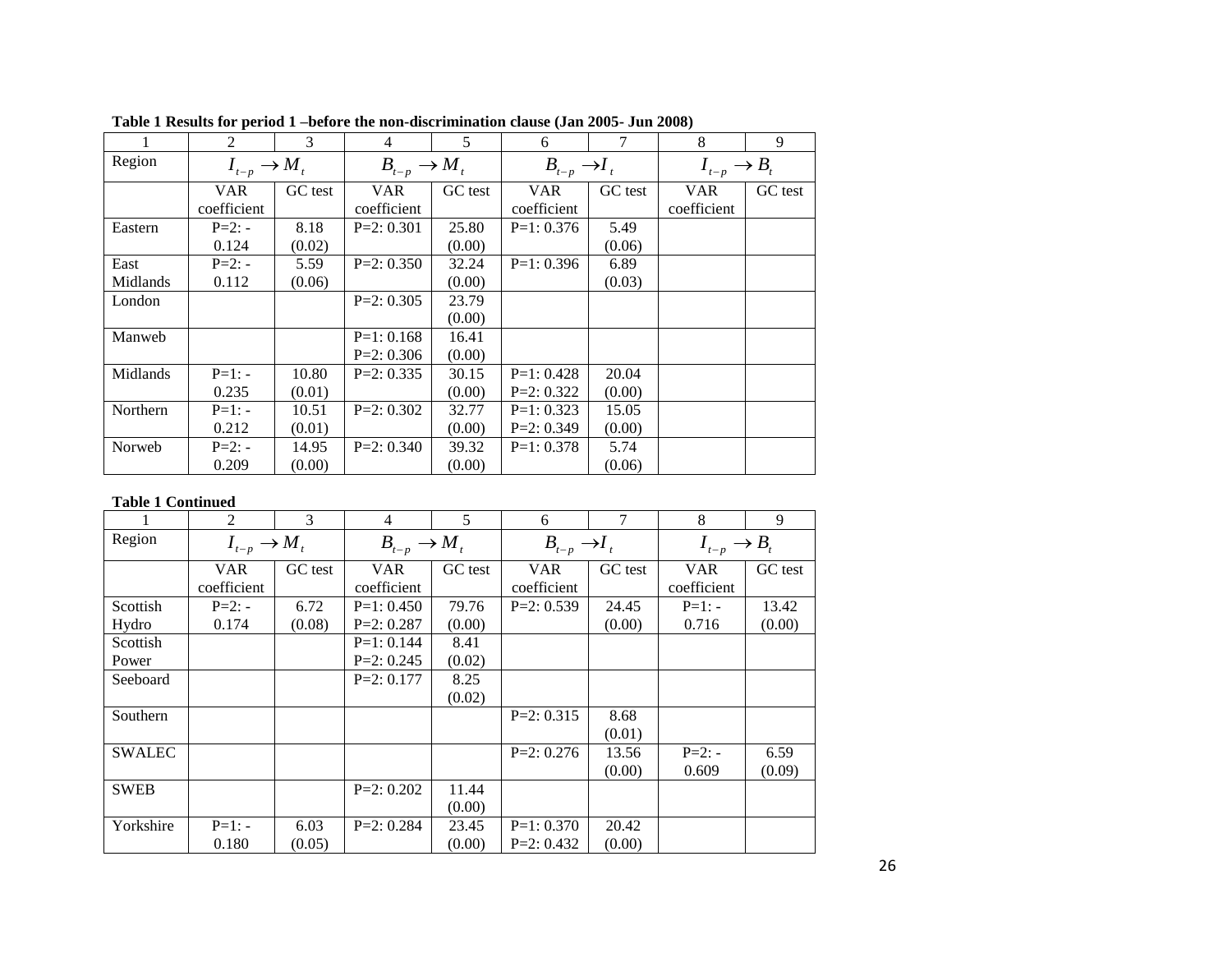Column 2 reports the coefficients of price changes in the past (up to  $p$  lags) of the incumbent in the best majoraway equation, i.e. how the price changes of the incumbent in the past affect current price changes of the best majoraway;

Column 4 reports the coefficients of price changes in the past (up to  $p$  lags) of British Gas in the best majoraway equation, i.e. how the price changes of British Gas in the past affect current price changes of the best majoraway;

Column 6 reports the coefficients of price changes in the past (up to  $p$  lags) of British Gas in the incumbent equation, i.e. how the price changes of British Gas in the past affect current price changes of the incumbent;

Column 8 reports the coefficients of price changes in the past (up to  $p$  lags) of the incumbent in the British Gas equation, i.e. how the price changes of incumbent in the past affect current price changes of British Gas;

Columns 3, 5, 7 and 9 report the corresponding Granger Causality tests;

Only significant coefficients of lagged price changes are reported in the table.

The following list shows the incumbent owner in each region:

| Region                | Incumbent owner  |
|-----------------------|------------------|
| Eastern               | E.On             |
| East Midlands         | E.On             |
| London                | EdF              |
| Manweb                | <b>Iberdrola</b> |
| Midlands              | NPower           |
| Northern              | NPower           |
| Norweb                | E.On             |
| Scottish Hydro        | <b>SSE</b>       |
| <b>Scottish Power</b> | <b>Iberdrola</b> |
| Seeboard              | EdF              |
| Southern              | SSE              |
| <b>SWALEC</b>         | SSE              |
| <b>SWEB</b>           | EdF              |
| Yorkshire             | NPower           |
|                       |                  |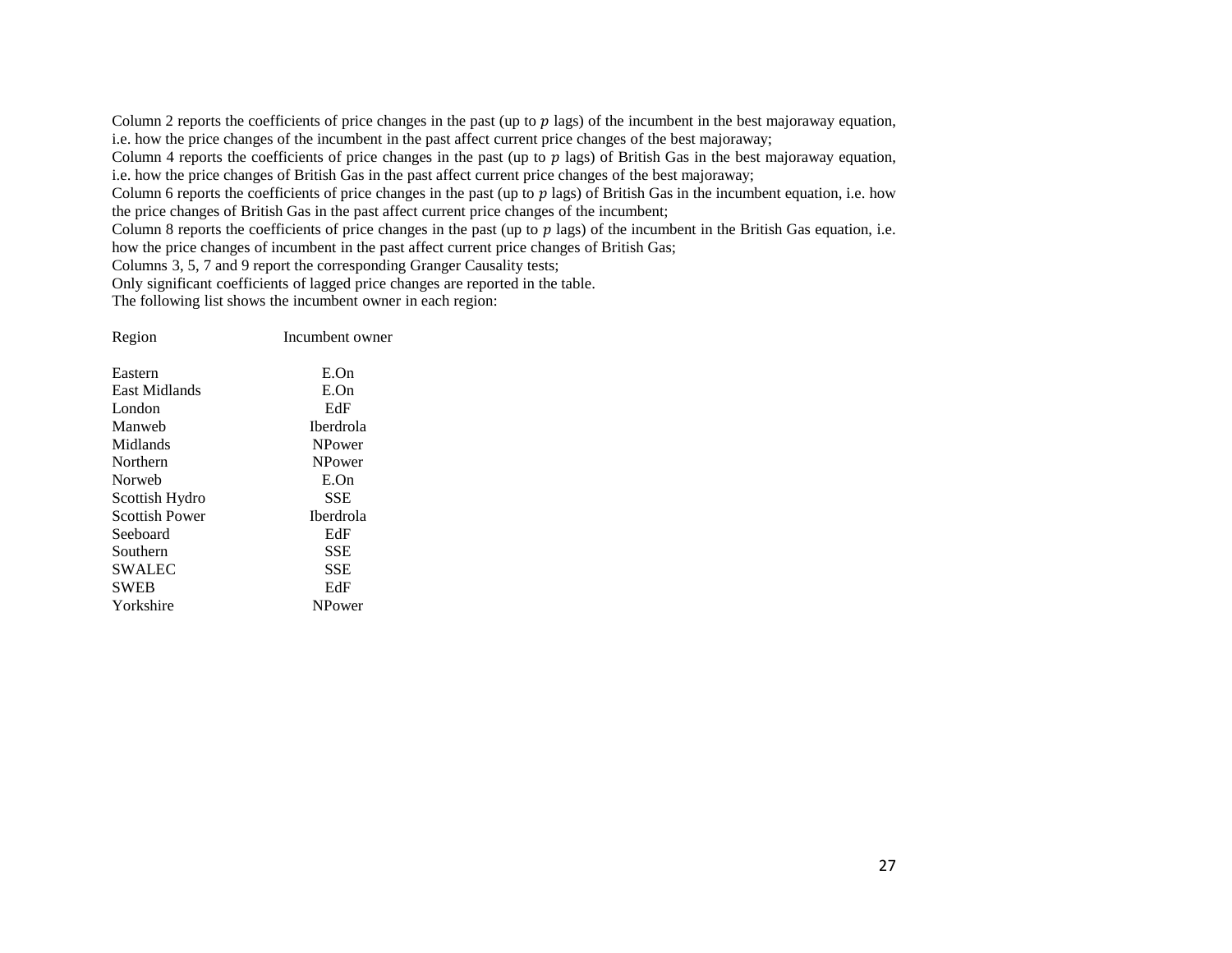| 1        | $\mathfrak{D}$            | 3      | $\mathbf{A}$ | $\overline{4}$    | 5      | B  | 6                 | $\overline{7}$ | $\mathbf C$ | 8                         | 9      | $\mathbf{D}$ |
|----------|---------------------------|--------|--------------|-------------------|--------|----|-------------------|----------------|-------------|---------------------------|--------|--------------|
| Region   | $I_{t-p} \rightarrow M_t$ |        | ch           | $B_{t-p} \to M_t$ |        | ch | $B_{t-p} \to I_t$ |                | ch          | $I_{t-p} \rightarrow B_t$ |        | ch           |
|          | <b>VAR</b>                | GC     |              | <b>VAR</b>        | GC     |    | <b>VAR</b>        | GC             |             | <b>VAR</b>                | GC     |              |
|          | coeffic't                 | test   |              | coeffic't         | test   |    | coeffic't         | test           |             | coeffic't                 | test   |              |
| Eastern  | $P=3:$                    | 16.90  | $+$          | $P=1:$            | 9.04   |    | $P=3:$            | 6.29           |             | $P=3:$                    | 19.47  | $+$          |
|          | 0.196                     | (0.00) |              | 0.366             | (0.03) |    | 0.624             | (0.10)         |             | 0.319                     | (0.00) |              |
|          |                           |        |              | $P=3:$            |        |    |                   |                |             |                           |        |              |
|          |                           |        |              | 0.284             |        |    |                   |                |             |                           |        |              |
| East     | $P=3:$                    | 21.73  | $+$          | $P=1:$            | 10.55  |    |                   |                |             | $P=3:$                    | 22.79  | $+$          |
| Midlands | 0.252                     | (0.00) |              | 0.417             | (0.01) |    |                   |                |             | 0.437                     | (0.00) |              |
|          |                           |        |              | $P=3:$            |        |    |                   |                |             |                           |        |              |
|          |                           |        |              | 0.276             |        |    |                   |                |             |                           |        |              |
| London   |                           |        |              | $P=2$ :           | 12.87  |    | $P=1$ :           | 8.43           | $+$         |                           |        |              |
|          |                           |        |              | 0.324             | (0.01) |    | 0.350             | (0.04)         |             |                           |        |              |
|          |                           |        |              | $P=3:$            |        |    | $P=3:$            |                |             |                           |        |              |
|          |                           |        |              | 0.276             |        |    | 0.422             |                |             |                           |        |              |
| Manweb   | $P=1$ :                   | 24.60  | $+$          | $P=3:$            | 19.26  |    |                   |                |             | $P=1$ :                   | 42.95  | $+$          |
|          | 0.421                     | (0.00) |              | 0.364             | (0.07) |    |                   |                |             | 0.808                     | (0.00) |              |
|          | $P=2$ :                   |        |              |                   |        |    |                   |                |             | $P=2$ :                   |        |              |
|          | 0.360                     |        |              |                   |        |    |                   |                |             | 0.354                     |        |              |
|          |                           |        |              |                   |        |    |                   |                |             | $P=3:$                    |        |              |
|          |                           |        |              |                   |        |    |                   |                |             | 0.321                     |        |              |
| Midlands |                           |        | $+$          |                   |        | ۰  |                   |                |             |                           |        |              |
| Northern |                           |        | $+$          |                   |        |    |                   |                |             |                           |        |              |

**Table 2 Results for period 2 after the non-discrimination clause (Sep 2009- Apr 2013)** 

Please see notes for table 1. **A B C D** Qualitative changes between the periods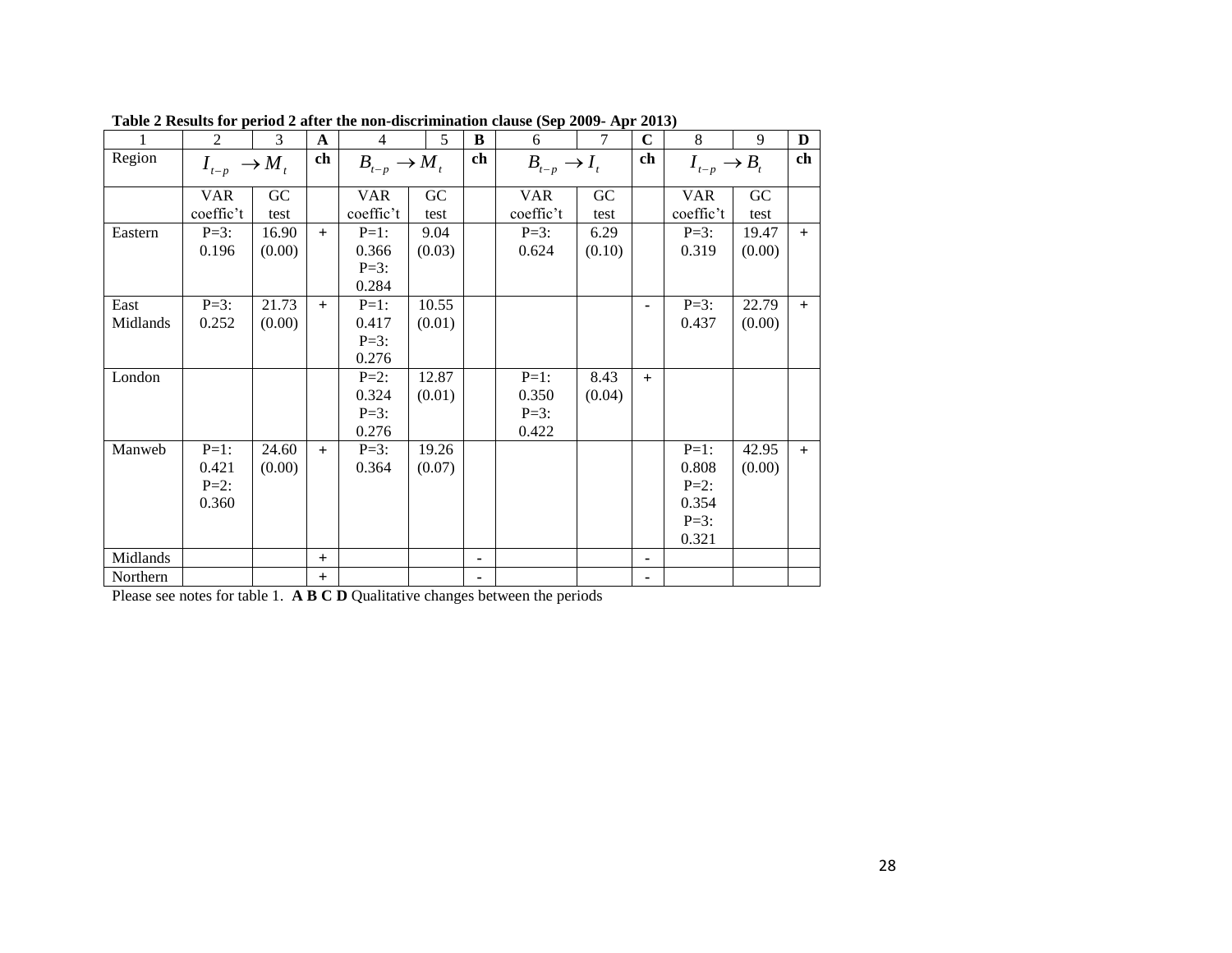| <b>Table 2 Continued</b> |
|--------------------------|
|--------------------------|

|          | 2          | 3                   | A   | $\overline{4}$    | 5      | B  | 6                 | 7      | $\mathbf C$ | 8                         | 9      | D   |
|----------|------------|---------------------|-----|-------------------|--------|----|-------------------|--------|-------------|---------------------------|--------|-----|
| Region   | $I_{t-p}$  | $\rightarrow M_{t}$ | ch  | $B_{t-p} \to M_t$ |        | ch | $B_{t-p} \to I_t$ |        | ch          | $I_{t-p} \rightarrow B_t$ |        | ch  |
|          | <b>VAR</b> | GC                  |     | <b>VAR</b>        | GC     |    | <b>VAR</b>        | GC     |             | <b>VAR</b>                | GC     |     |
|          | coeffic't  | test                |     | coeffic't         | test   |    | coeffic't         | test   |             | coeffic't                 | test   |     |
| Norweb   | $P=3:$     | 16.16               | $+$ | $P=1$ :           | 7.96   |    | $P=3:$            | 12.35  |             | $P=3:$                    | 25.02  | $+$ |
|          | 0.209      | (0.00)              |     | 0.292             | (0.05) |    | 0.672             | (0.01) |             | 0.421                     | (0.00) |     |
|          |            |                     |     | $P=3:$            |        |    |                   |        |             |                           |        |     |
|          |            |                     |     | 0.163             |        |    |                   |        |             |                           |        |     |
| Scottish | $P=1$ : -  | 14.28               |     | $P=1$ :           | 34.71  |    |                   |        |             |                           |        | $+$ |
| Hydro    | 0.312      | (0.00)              |     | 0.211)            | (0.00) |    |                   |        |             |                           |        |     |
|          | $P=2$ : -  |                     |     | $P=2$ :           |        |    |                   |        |             |                           |        |     |
|          | 0.311      |                     |     | 0.273             |        |    |                   |        |             |                           |        |     |
|          | $P=3: -$   |                     |     | $P=3:$            |        |    |                   |        |             |                           |        |     |
|          | 0.354      |                     |     | 0.541             |        |    |                   |        |             |                           |        |     |
| Scottish | $P=1$ :    | 23.01               | $+$ | $P=3:$            | 15.28  |    |                   |        |             | $P=1$ :                   | 28.41  | $+$ |
| Power    | 0.582      | (0.00)              |     | 0.340             | (0.00) |    |                   |        |             | 0.917                     | (0.00) |     |
|          | $P=2$ :    |                     |     |                   |        |    |                   |        |             | $P=2$ :                   |        |     |
|          | 0.430      |                     |     |                   |        |    |                   |        |             | 0.474                     |        |     |
|          |            |                     |     |                   |        |    |                   |        |             | $P=3:$                    |        |     |
|          |            |                     |     |                   |        |    |                   |        |             | 0.416                     |        |     |

Please see notes for table 1. **A B C D** Qualitative changes between the periods

# **Table 2 Continued**

|          | 2          | 3                   | A              | 4                 | 5      | B   | 6                 |           | C   | 8                         | 9    | D  |
|----------|------------|---------------------|----------------|-------------------|--------|-----|-------------------|-----------|-----|---------------------------|------|----|
| Region   | $I_{t-p}$  | $\rightarrow M_{t}$ | ch             | $B_{t-p} \to M_t$ |        | ch  | $B_{t-p} \to I_t$ |           | ch  | $I_{t-p} \rightarrow B_t$ |      | ch |
|          | <b>VAR</b> | GC                  |                | <b>VAR</b>        | GC     |     | <b>VAR</b>        | <b>GC</b> |     | <b>VAR</b>                | GC   |    |
|          | coeffic't  | test                |                | coeffic't         | test   |     | coeffic't         | test      |     | coeffic't                 | test |    |
| Seeboard |            |                     |                | $P=2$ :           | 7.47   |     | $P=1$ :           | 25.69     | $+$ |                           |      |    |
|          |            |                     |                | 0.269             | (0.06) |     | 0.589             | (0.00)    |     |                           |      |    |
|          |            |                     |                |                   |        |     | $P=3:$            |           |     |                           |      |    |
|          |            |                     |                |                   |        |     | 0.588             |           |     |                           |      |    |
| Southern | $P=1:-$    | 12.90               | $\blacksquare$ | $P=2$ :           | 29.13  | $+$ |                   |           |     |                           |      |    |
|          | 0.176      | (0.01)              |                | 0.341             | (0.00) |     |                   |           |     |                           |      |    |
|          | $P=2: -$   |                     |                | $P=3:$            |        |     |                   |           |     |                           |      |    |
|          | 0.267      |                     |                | 0.534             |        |     |                   |           |     |                           |      |    |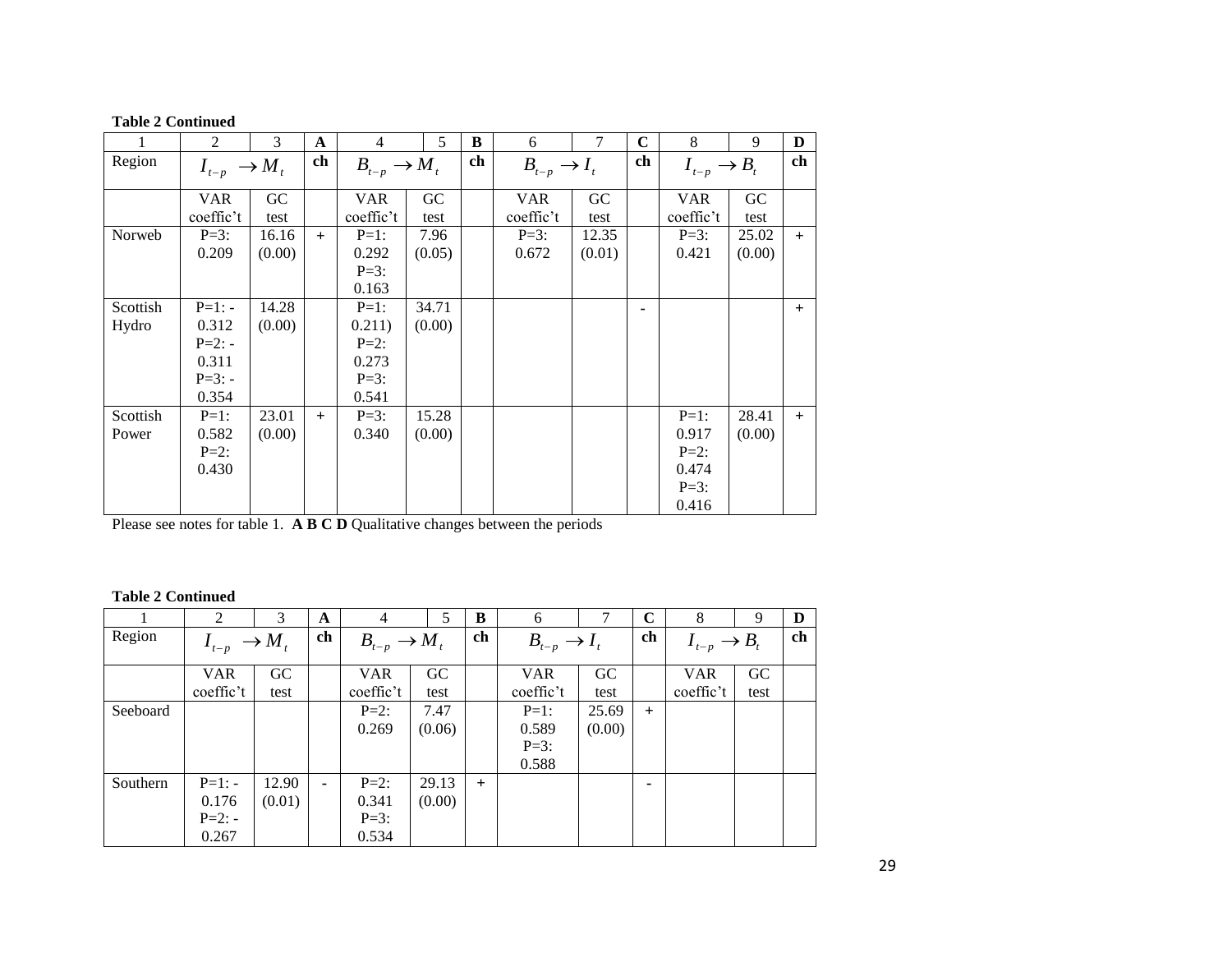|             | $P=3: -$ |        |                |         |        |                |             |        |   |  |       |
|-------------|----------|--------|----------------|---------|--------|----------------|-------------|--------|---|--|-------|
|             | 0.440    |        |                |         |        |                |             |        |   |  |       |
| SWALEC      |          |        |                | $P=3:$  | 16.54  | $\overline{+}$ |             |        |   |  | $\pm$ |
|             |          |        |                | 0.450   | (0.00) |                |             |        |   |  |       |
| <b>SWEB</b> | $P=2$ :  | 6.30   | $\overline{+}$ | $P=2$ : | 7.51   |                | $P=1:0.338$ | 22.17  | + |  |       |
|             | 0.297    | (0.10) |                | 0.226   | (0.06) |                | $P=3:$      | (0.01) |   |  |       |
|             |          |        |                |         |        |                | 0.444       |        |   |  |       |
| Yorkshire   |          |        |                |         |        |                |             |        |   |  |       |

Please see notes for table 1. **A B C D** Qualitative changes between the periods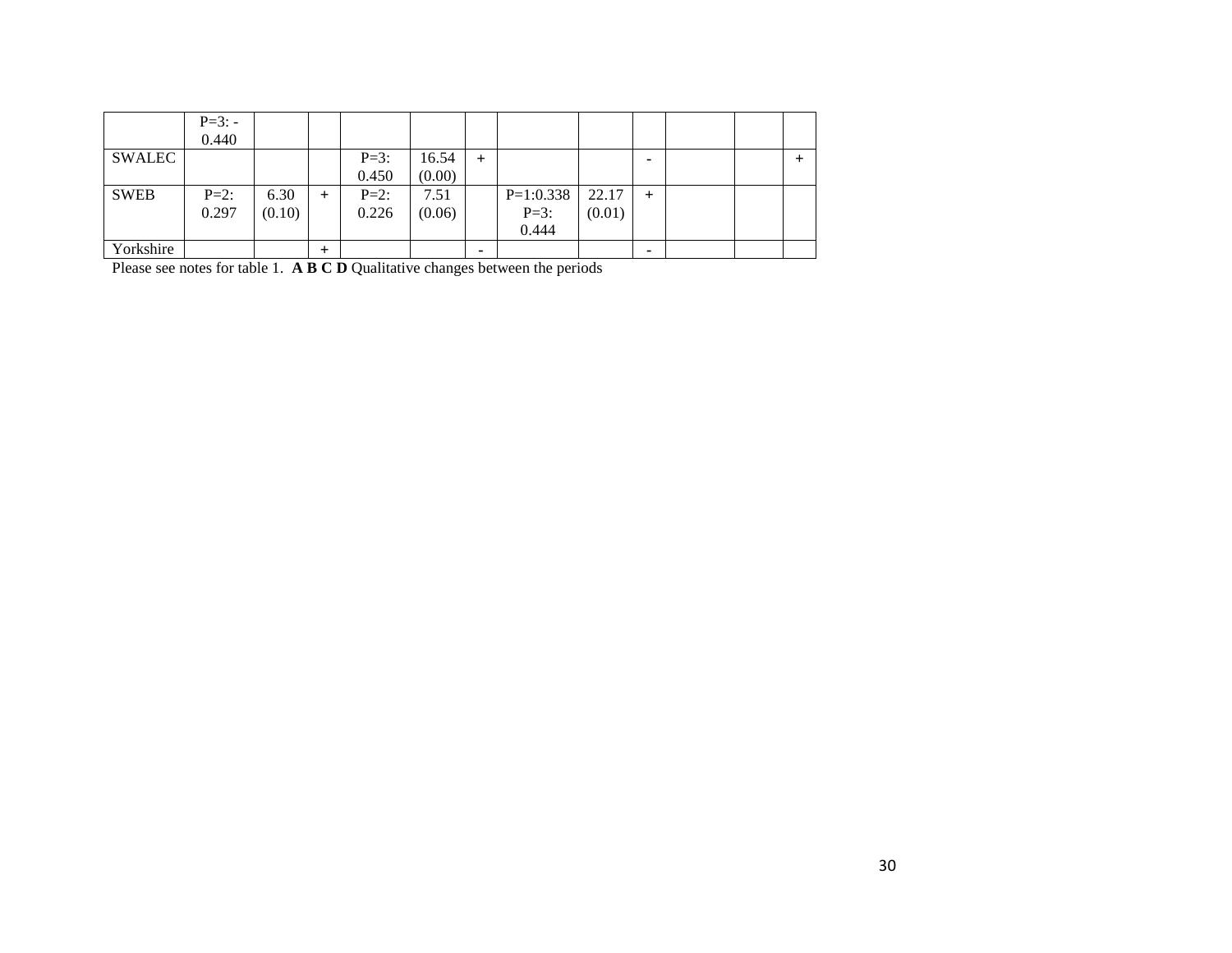| Region           | Incumbent<br>owner |                           | Period 1                  |                           | Period 2                  |
|------------------|--------------------|---------------------------|---------------------------|---------------------------|---------------------------|
|                  |                    | $M_{t-p} \rightarrow I_t$ | $M_{t-p} \rightarrow B_t$ | $M_{t-p} \rightarrow I_t$ | $M_{t-p} \rightarrow B_t$ |
|                  |                    | GC test                   | GC test                   | GC test                   | GC test                   |
| Eastern          | E.On               | 1.14(0.57)                | 2.80(0.25)                | 1.84(0.61)                | 3.17(0.36)                |
| East<br>Midlands | E.On               | 0.86(0.65)                | 3.07(0.22)                | 1.90(0.59)                | 2.85(0.42)                |
| London           | EdF                |                           | 6.17(0.05)                |                           | 1.77(0.62)                |
| Manweb           | Iberdrola          |                           | 4.38(0.11)                | 1.58(0.67)                | 3.44(0.33)                |
| Midlands         | NPower             | 1.55(0.46)                | 1.54(0.47)                |                           | 1.01(0.80)                |
| Northern         | NPower             | 4.68(0.10)                | 0.09(0.96)                |                           | 1.46(0.69)                |

**Table 3 Additional Tests of Granger causality from past price changes of best majoraway to current price changes of incumbent and British Gas**

# **Table 3 Continued**

| Region            | <b>Incumben</b><br>t |                           | Period 1            | Period 2                  |                           |  |  |
|-------------------|----------------------|---------------------------|---------------------|---------------------------|---------------------------|--|--|
|                   | owner                | $M_{t-n} \rightarrow I_t$ | $M_{t-p} \to B_{t}$ | $M_{t-p} \rightarrow I_t$ | $M_{t-p} \rightarrow B_t$ |  |  |
|                   |                      | GC test                   | GC test             | GC test                   | GC test                   |  |  |
| Norweb            | E.On                 | 0.75(0.69)                | 0.52(0.77)          | 2.83(0.42)                | 4.17(0.24)                |  |  |
| Scottish<br>Hydro | <b>SSE</b>           | 1.28(0.53)                | 0.28(0.87)          | 1.69(0.64)                | 0.81(0.85)                |  |  |
| Scottish<br>Power | Iberdrola            |                           | 3.75(0.15)          | 6.21(0.10)                | 9.26(0.03)                |  |  |
| Seeboard          | EdF                  |                           | 0.63(0.73)          |                           | 1.61(0.66)                |  |  |
| Southern          | <b>SSE</b>           |                           | 0.22(0.89)          | 1.06(0.79)                | 1.76(0.62)                |  |  |
| <b>SWALE</b><br>C | <b>SSE</b>           |                           | 0.49(0.78)          |                           | 0.33(0.96)                |  |  |
| <b>SWEB</b>       | EdF                  |                           | 0.24(0.89)          | 10.37(0.02)               | 1.01(0.80)                |  |  |
| Yorkshire         | NPower               | 5.07(0.08)                | 0.44(0.80)          |                           | 1.21(0.75)                |  |  |

GC test reports the Granger causality test statistics on the coefficients of price changes in the past (up to p lags) of the best majoraway in the incumbent/British Gas equation, i.e. how the price changes of the best majoraway in the past predict current price changes of incumbent/British Gas, controlling for past price changes of incumbent/British Gas itself, that of British Gas/incumbent and exogenous factors in the model.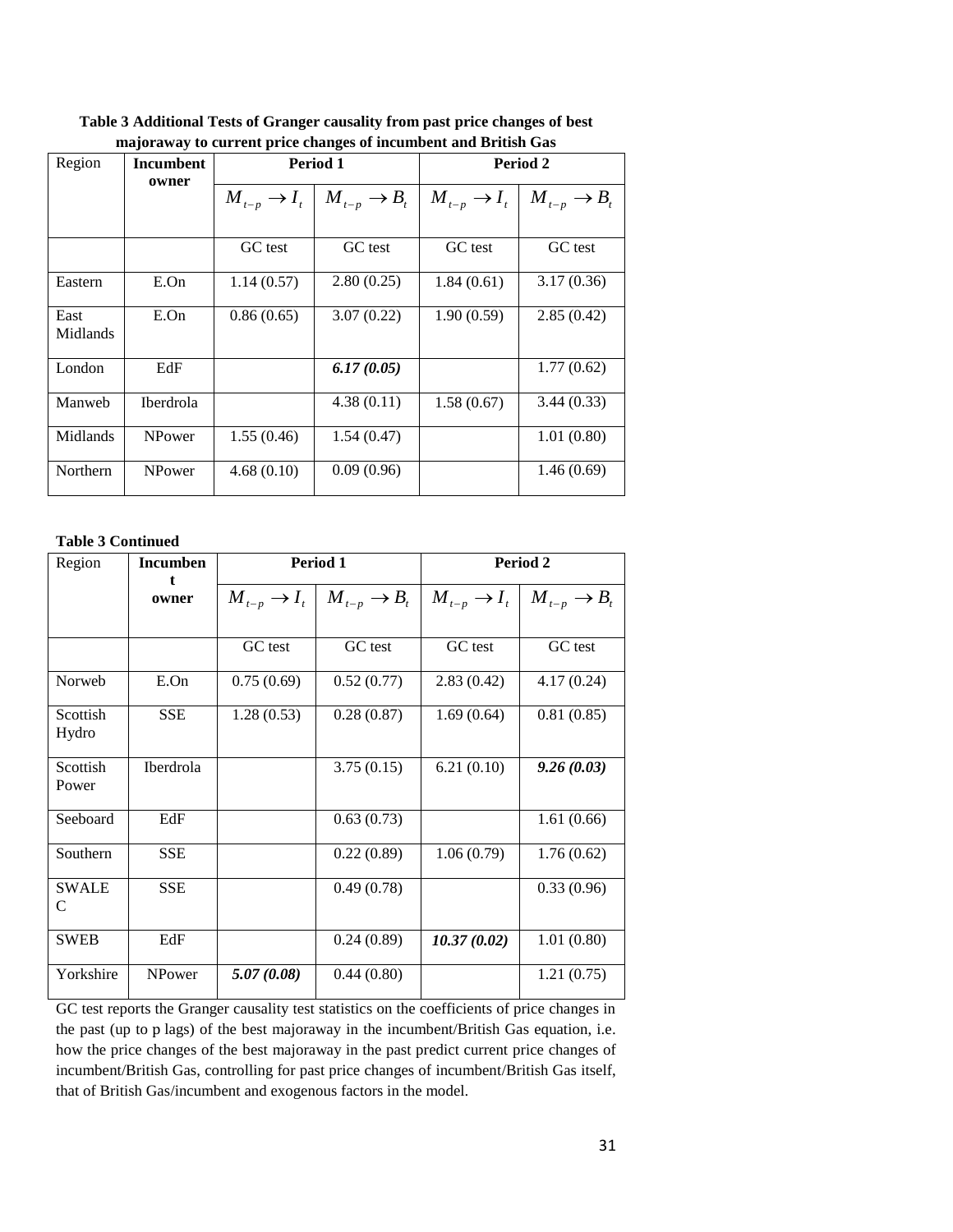#### **References**

Cameron, D. (2012). "David Cameron Stands by 'Lowest' Energy Tariff Vow." 18<sup>th</sup> October,<http://www.bbc.co.uk/news/uk-19986929>accessed 8<sup>th</sup> November 2013.

Davies, S., C. Waddams Price, and C. M. Wilson (2014). "Nonlinear Pricing and Tariff Differentiation: Evidence from the British Electricity Market." *The Energy Journal* 35 (1): 57-77

Department of Energy and Climate Change (DECC) (2014a). "Quarterly Energy Consumer Number*."* https://www.gov.uk/government/statistical-data-sets/quarterlydomestic-energy-switching-statistics accessed 22nd July 2014.

Department of Energy and Climate Change (DECC) (2014b). "Table 2.4.2 Regional Variation of Payment Method for Standard Electricity." [https://www.gov.uk/government/statistical-data-sets/quarterly-domestic-energy-price](https://www.gov.uk/government/statistical-data-sets/quarterly-domestic-energy-price-stastics%20accessed%2011th%20April%202014)[stastics a](https://www.gov.uk/government/statistical-data-sets/quarterly-domestic-energy-price-stastics%20accessed%2011th%20April%202014)ccessed 11th April 2014.

Flores, M. and C. Waddams Price (2013). "Consumer Behaviour in the British Retail Electricity Market**."** Centre for Competition Policy, Working paper #13-10, http://competitionpolicy.ac.uk/publications/working-papers-2013.

Giulietti, M., C. Waddams Price, and M. Waterson (2005). "Consumer Choice and Competition Policy: a Study of UK Energy Markets." *The Economic Journal* 115.(506): 949-968.

Hviid, M., and C. Waddams Price (2012). "Non-Discrimination Clauses in the Retail Energy Sector." *The Economic Journal* 122(562): F236-F252

Johansen, S. (1995). Likelihood-Based Inference in Cointegrated Vector Autoregressive Models. Oxford: Oxford University Press.

Littlechild, S. (2012). "Protecting Customers or Suppliers? A Response to Ofgem's Consultation on Its Retail Market Review – Updated Domestic Proposals." [https://www.ofgem.gov.uk/publications-and-updates/retail-market-review-updated](https://www.ofgem.gov.uk/publications-and-updates/retail-market-review-updated-domestic-proposals)[domestic-proposals](https://www.ofgem.gov.uk/publications-and-updates/retail-market-review-updated-domestic-proposals)

Lutkepohl, H. (2005). New Introduction to Multiple Time Series Analysis. New York: Springer.

Miliband, Ed. (2013). "Labour Would Freeze Energy Prices." 24<sup>th</sup> September, <http://www.bbc.co.uk/news/uk-politics-24213366> accessed 8th November 2013

Ofgem (2008). "Energy Supply Probe-Initial Findings Report." 6<sup>th</sup> October, Ofgem

Ofgem (2009). "Addressing Undue Discrimination.", 26<sup>th</sup> June, Ofgem

Ofgem (2011). "Typical Domestic Energy Consumption Figures.", Factsheet 96 18.01.11. [https://www.ofgem.gov.uk/ofgem-publications/64026/domestic-energy-consump-fig](https://www.ofgem.gov.uk/ofgem-publications/64026/domestic-energy-consump-fig-fs.pdf)[fs.pdf](https://www.ofgem.gov.uk/ofgem-publications/64026/domestic-energy-consump-fig-fs.pdf) accessed  $11<sup>th</sup>$  April 2013

Ofgem (2013). "Market Indicators*.*" [https://www.ofgem.gov.uk/gas/retail](https://www.ofgem.gov.uk/gas/retail-market/monitoring-data-and-statistics/electricity-and-gas-supply-market-indicators)[market/monitoring-data-and-statistics/electricity-and-gas-supply-market-indicators,](https://www.ofgem.gov.uk/gas/retail-market/monitoring-data-and-statistics/electricity-and-gas-supply-market-indicators) accessed 19<sup>th</sup> December 2013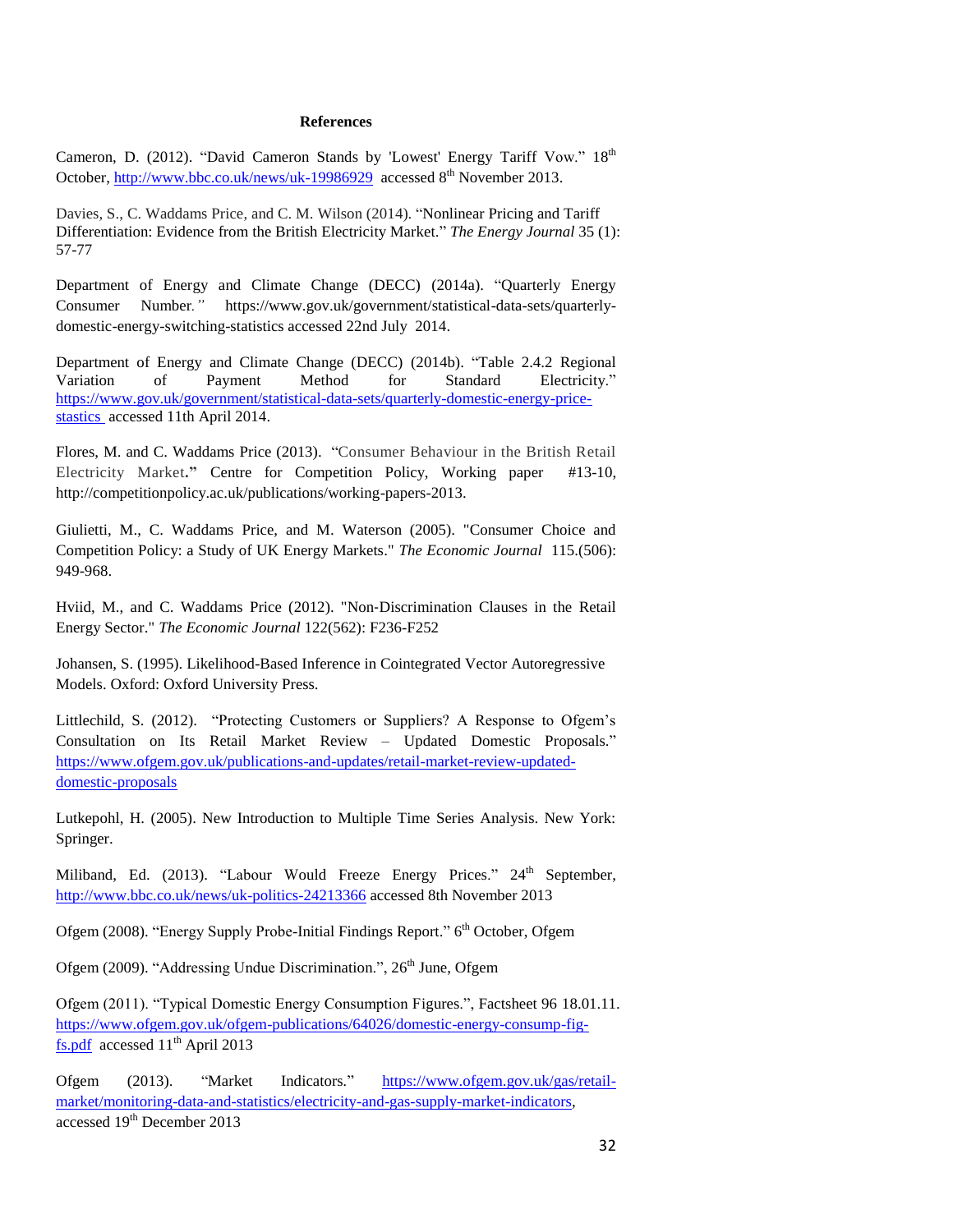Ofgem (2014). "State of the Market Assessment." <https://www.ofgem.gov.uk/publications-and-updates/state-market-assessment> , accessed  $29<sup>th</sup>$  April 2014

Osborne, G. (2013) Autumn Statement 2013. ISBN 978-0-10-187472-4, PU1575, Cm.8747

Evans, S., and C. Waddams Price (2004). "Charges, Costs and Market Power: the Deregulated UK Electricity Retail Market." *The Energy Journal* 25(3): 19-36.

Waddams, C. (2009). "Addressing Undue Discrimination: Final Proposals: Response to Ofgem's Consultation." May. [http://competitionpolicy.ac.uk/publications/responses-to](http://competitionpolicy.ac.uk/publications/responses-to-consultations)[consultations](http://competitionpolicy.ac.uk/publications/responses-to-consultations) accessed 3rd January 2014

Waddams Price, C., C. Webster and M. Zhu (2013)*.* Searching and Switching: Empirical Estimates of Consumer Behaviour in Regulated Markets, Centre for Competition Policy, working paper #13-11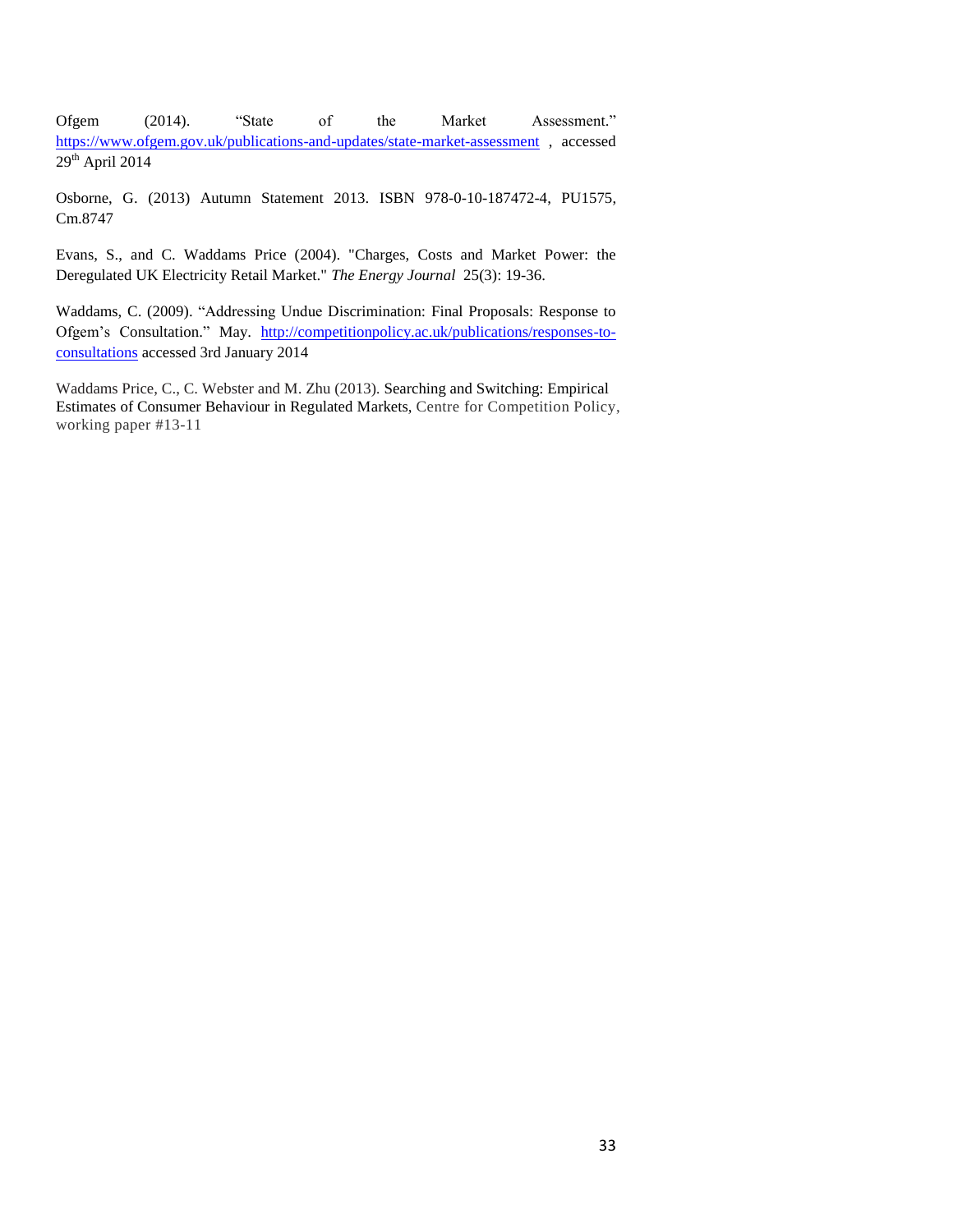# **Appendix:**

The following tables show the full results with the LM test (testing auto correlation in the residual terms) and LR test (testing lag length).

| <b>Region</b>         | $I_{t-n} \rightarrow M_t$      | $B_{t-p} \to M_t$      | $B_{t-p} \to I_t$      | $I_{t-p} \rightarrow B_t$      |
|-----------------------|--------------------------------|------------------------|------------------------|--------------------------------|
| Eastern               | $P=2$ : $-0.124$ ( $-1.58$ )   | P=2: $0.301***(4.64)$  | $P=1: 0.376*** (2.32)$ |                                |
| <b>East Midlands</b>  | $P=2$ : $-0.112$ $(-1.35)$     | $P=2: 0.350***(5.13)$  | $P=1: 0.396***(2.61)$  |                                |
| London                | $P=1: -0.288*(-1.78)$          | $P=2: 0.305***$ (4.84) |                        |                                |
| Manweb                |                                | $P=1: 0.168** (1.88)$  |                        |                                |
|                       |                                | $P=2: 0.306***(3.91)$  |                        |                                |
| Midlands              | $P=1: -0.235*** (-3.12)$       | $P=2: 0.335***(5.48)$  | $P=1: 0.428***(4.11)$  |                                |
|                       |                                |                        | $P=2: 0.322*** (2.53)$ |                                |
| Northern              | $P=1: -0.212*** (-3.03)$       | P=2: $0.302***$ (5.72) | $P=1: 0.323*** (2.95)$ |                                |
|                       |                                |                        | P=2: $0.349***$ (2.83) |                                |
| Norweb                | $P=2$ : $-0.209$ *** (-3.10)   | $P=2: 0.340*** (6.01)$ | $P=1: 0.378*** (2.28)$ |                                |
| Scottish Hydro        | $P=2$ : $-0.174**$ ( $-2.00$ ) | $P=1: 0.450***(8.79)$  | $P=2: 0.539*** (2.83)$ | $P=1: -0.716***(-2.75)$        |
|                       |                                | $P=2: 0.287***(3.31)$  |                        |                                |
| <b>Scottish Power</b> |                                | $P=1: 0.144*(1.65)$    |                        |                                |
|                       |                                | $P=2: 0.245***(2.76)$  |                        |                                |
| Seeboard              |                                | $P=2: 0.177*** (2.87)$ | $P=2: 0.151*(1.64)$    |                                |
| Southern              |                                |                        | P=2: $0.315***$ (2.67) | $P=2$ : $-0.488**$ ( $-1.94$ ) |
| <b>SWALEC</b>         | $P=2$ : $-0.234*$ $(-1.70)$    | P=2: $0.154*(1.82)$    | P=2: $0.276***$ (3.43) | $P=2$ : $-0.609**$ ( $-2.10$ ) |
| <b>SWEB</b>           |                                | P=2: $0.202***$ (3.35) |                        |                                |
| Yorkshire             | $P=1: -0.180** (-2.40)$        | P=2: $0.284***$ (4.82) | $P=1: 0.370***(3.42)$  |                                |
|                       |                                |                        | $P=2: 0.432***(3.23)$  |                                |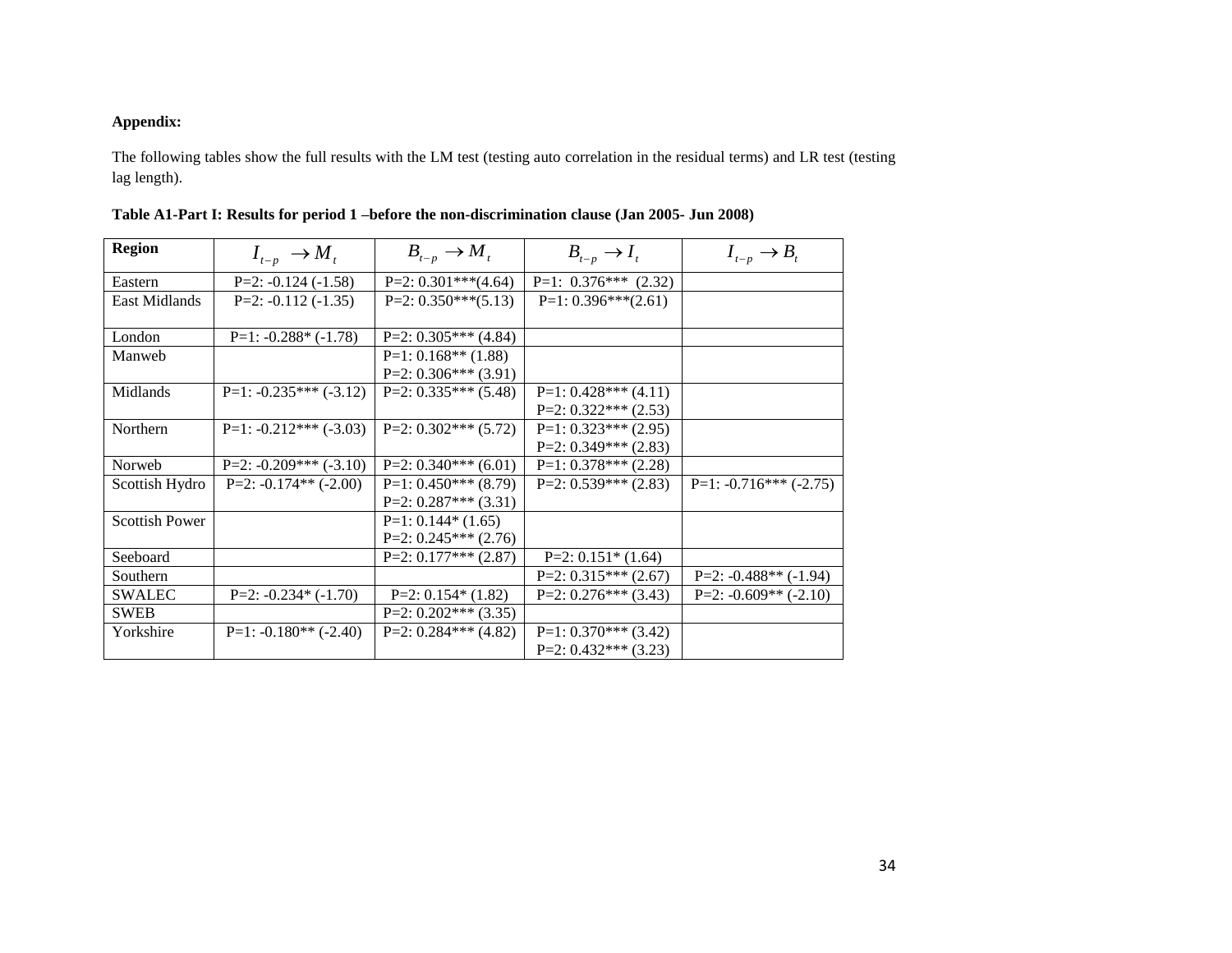#### **Table A1 -Part II: LM and LR tests**

| <b>Region</b>        | $LM$ test (chi <sub>2</sub> ) | LR test               | No. of Obs. | $R-sq$        |
|----------------------|-------------------------------|-----------------------|-------------|---------------|
| Eastern              | $P=1: 4.63(0.86)$             | $P=2$ *: 33.60 (0.00) | 39          | E-eq: $0.62$  |
|                      | $P=2: 10.11(0.34)$            | $P=1: 19.76(0.02)$    |             | I-eq: $0.32$  |
|                      |                               |                       |             | B-eq: 0.29    |
| <b>East Midlands</b> | $P=1: 5.49(0.79)$             | $P=2$ *: 38.90 (0.00) | 39          | E-eq: $0.62$  |
|                      | $P=2: 9.11(0.43)$             | $P=1: 20.51(0.02)$    |             | I-eq: $0.32$  |
|                      |                               |                       |             | B-eq: 0.22    |
| London               | $P=1: 11.47(0.24)$            | $P=2$ *: 26.77 (0.00) | 39          | E-eq: 0.48    |
|                      | $P=2: 8.77(0.46)$             | $P=1: 9.27(0.02)$     |             | I-eq: $0.28$  |
|                      |                               |                       |             | B-eq: 0.22    |
| Manweb               | $P=1: 13.41(0.14)$            | $P=2$ *: 20.55 (0.00) | 39          | $E-eq: 0.61$  |
|                      | P=2: $16.74(0.06)$            | $P=1: 32.64(0.02)$    |             | I-eq: $0.44$  |
|                      |                               |                       |             | B-eq: 0.20    |
| Midlands             | $P=1: 5.59(0.78)$             | $P=2$ *: 32.76 (0.00) | 39          | E-eq: $0.52$  |
|                      | $P=2: 6.53(0.69)$             | $P=1: 18.42(0.03)$    |             | I-eq: $0.44$  |
|                      |                               |                       |             | $B$ -eq: 0.18 |
| Northern             | $P=1: 9.75(0.38)$             | $P=2$ *: 41.78 (0.00) | 39          | E-eq: $0.50$  |
|                      | $P=2: 3.77(0.93)$             | $P=1: 18.97(0.03)$    |             | I-eq: $0.46$  |
|                      |                               |                       |             | $B$ -eq: 0.16 |

## **Table A1 -Part II Continued**

| <b>Region</b>         | $LM$ test (chi <sub>2</sub> ) | LR test               | No. of Obs. | $R-sq$          |
|-----------------------|-------------------------------|-----------------------|-------------|-----------------|
| Norweb                | $P=1: 9.75(0.38)$             | $P=2$ *: 45.35 (0.00) | 39          | $E$ -eq: $0.60$ |
|                       | P=2: $11.84(0.22)$            | $P=1: 17.66(0.04)$    |             | I-eq: $0.27$    |
|                       |                               |                       |             | $B$ -eq: 0.16   |
| Scottish Hydro        | $P=1: 8.39(0.49)$             | $P=3$ *: 26.32 (0.00) | 38          | E-eq: $0.73$    |
|                       | $P=2: 7.44(0.59)$             | $P=2: 31.41(0.00)$    |             | I-eq: $0.63$    |
|                       |                               |                       |             | $B$ -eq: 0.32   |
| <b>Scottish Power</b> | $P=1: 14.53(0.11)$            | $P=2$ *: 23.88 (0.01) | 39          | E-eq: $0.42$    |
|                       | $P=2: 6.82(0.66)$             | $P=1: 6.75(0.66)$     |             | I-eq: $0.21$    |
|                       |                               |                       |             | $B-eq: 0.15$    |
| Seeboard              | $P=1: 5.38(0.80)$             | $P=2$ *: 21.73 (0.01) | 39          | $E-eq: 0.31$    |
|                       | $P=2: 4.14(0.91)$             | $P=1: 8.50(0.49)$     |             | I-eq: $0.25$    |
|                       |                               |                       |             | $B$ -eq: $0.07$ |
| Southern              | $P=1: 11.05(0.27)$            | $P=2$ *: 28.30 (0.00) | 39          | E-eq: $0.25$    |
|                       | $P=2: 9.13(0.43)$             | $P=1: 2.52(0.98)$     |             | I-eq: $0.44$    |
|                       |                               |                       |             | $B-eq: 0.15$    |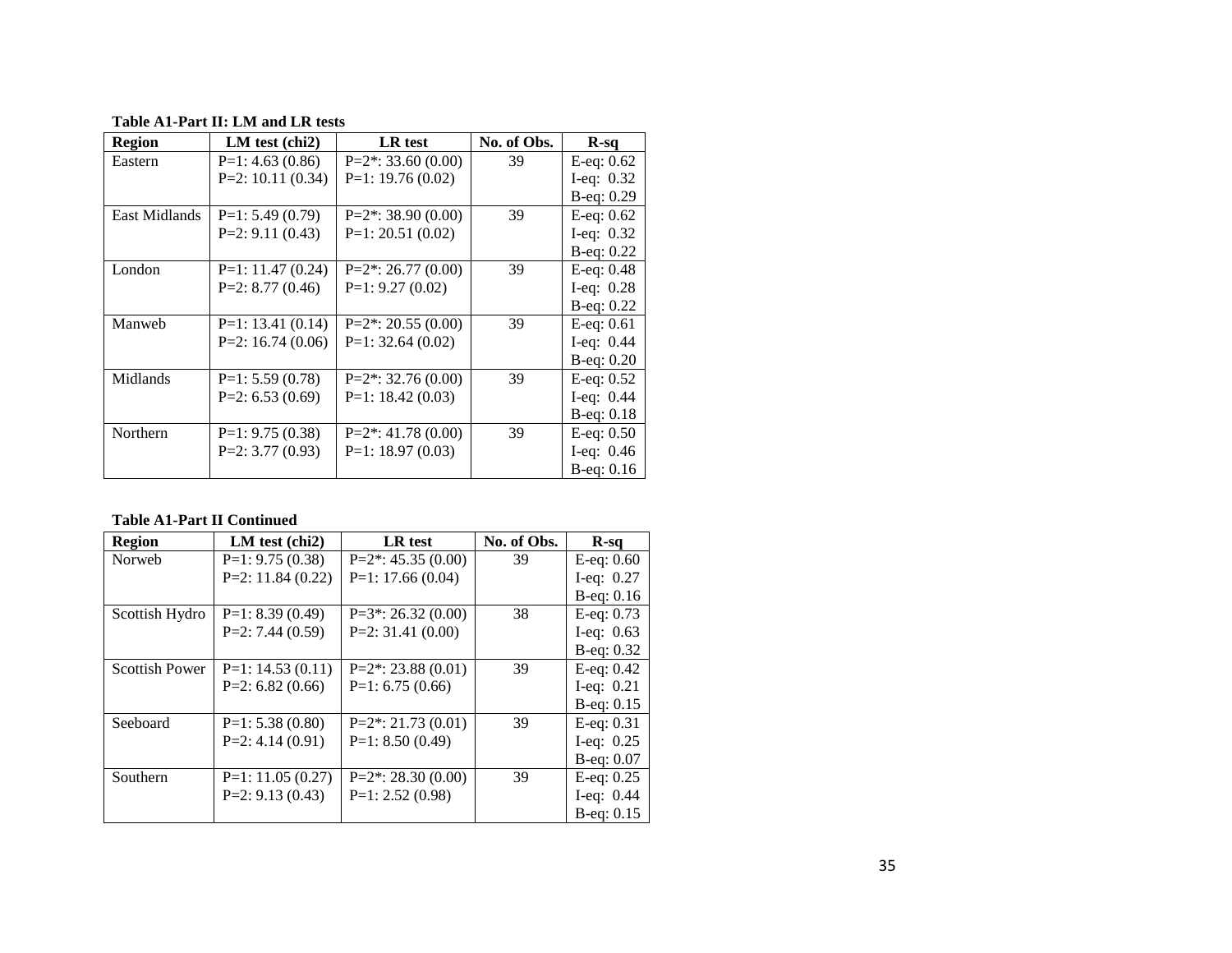| <b>SWALEC</b> | $P=1: 5.18(0.82)$    | $P=3: 23.89(0.00)$    | 38 | E-eq: $0.24$ |
|---------------|----------------------|-----------------------|----|--------------|
|               | $P=2$ : 11.80 (0.23) | $P=2$ *: 13.93 (0.12) |    | I-eq: $0.54$ |
|               |                      |                       |    | B-eq: 0.26   |
| <b>SWEB</b>   | $P=1: 5.56(0.78)$    | $P=2$ *: 16.72 (0.05) | 39 | E-eq: $0.34$ |
|               | $P=2: 3.79(0.92)$    | P=1: 6.63 $(0.68)$    |    | I-eq: $0.24$ |
|               |                      |                       |    | $B-eq: 0.10$ |
| Yorkshire     | $P=1: 5.36(0.80)$    | $P=2$ *: 25.67 (0.01) | 39 | E-eq: $0.24$ |
|               | $P=2: 4.45(0.88)$    | $P=1: 23.78(0.01)$    |    | I-eq: $0.54$ |
|               |                      |                       |    | B-eq: 0.26   |

Note:

- A VAR model is a seemingly unrelated regression model with the same endogenous explanatory variables (p lags of price changes of best majoraway, incumbent and British Gas in our case) in each equation, i.e. the equation of price changes of best majoraway, incumbent and British Gas.
- $I_{t-p} \rightarrow M_t$  column report the coefficients of price changes in the past (up to p lags) of incumbent in the best majoraway equation, i.e. how the

price changes of incumbent in the past affect current price changes of best majoraway. T-statistics are reported in the brackets. \*\*\* , \*\* and \* indicates statistical significance level at 1%, 5% and 10% respectively.

 $B_{t-p} \to M_t$  column report the coefficients of price changes in the past (up to p lags) of British Gas in the best majoraway equation, i.e. how the price changes of British Gas in the past affect current price changes of best majoraway. T-statistics are reported in the brackets. \*\*\* , \*\* and \*

indicates statistical significance level at 1%, 5% and 10% respectively.

 $B_{t-p} \to I_t$  column report the coefficients of price changes in the past (up to p lags) of British Gas in the incumbent equation, i.e. how the price

changes of British Gas in the past affect current price changes of incumbent. T-statistics are reported in the brackets. \*\*\* , \*\* and \* indicates statistical significance level at 1%, 5% and 10% respectively.

- $I_{t-p} \to B_t$  column report the coefficients of price changes in the past (up to p lags) of incumbent in the British Gas equation, i.e. how the price changes of incumbent in the past affect current price changes of British Gas. T-statistics are reported in the brackets. \*\*\* , \*\* and \* indicates statistical significance level at 1%, 5% and 10% respectively.
- Only significant coefficients of lagged price changes are reported in the table.
- LM test column report P-values of the test of autocorrelation in the residual and the null hypothesis is that there is no autocorrelation at lag  $p$ .
- LR test column report the log likelihood ratio test post estimation, starting with the model with most lags. For a given lag p, the LR test compares a VAR with p lags with one with  $p - 1$  lags., the null hypothesis is that all the coefficients on the pth lags of the endogenous variables are zero. P-values are reported in brackets.\* indicates the optimal lag length which is the number of lags selected for estimation except in region 12. In region 12, total number of 3 lags is used to ensure 0 auto-correlation in the disturbance term.
- R-sq column report the R-sq of each equation. E-eq, I-eq and B-eq refer to the best majoraway equation, the incumbent equation and the British Gas equation.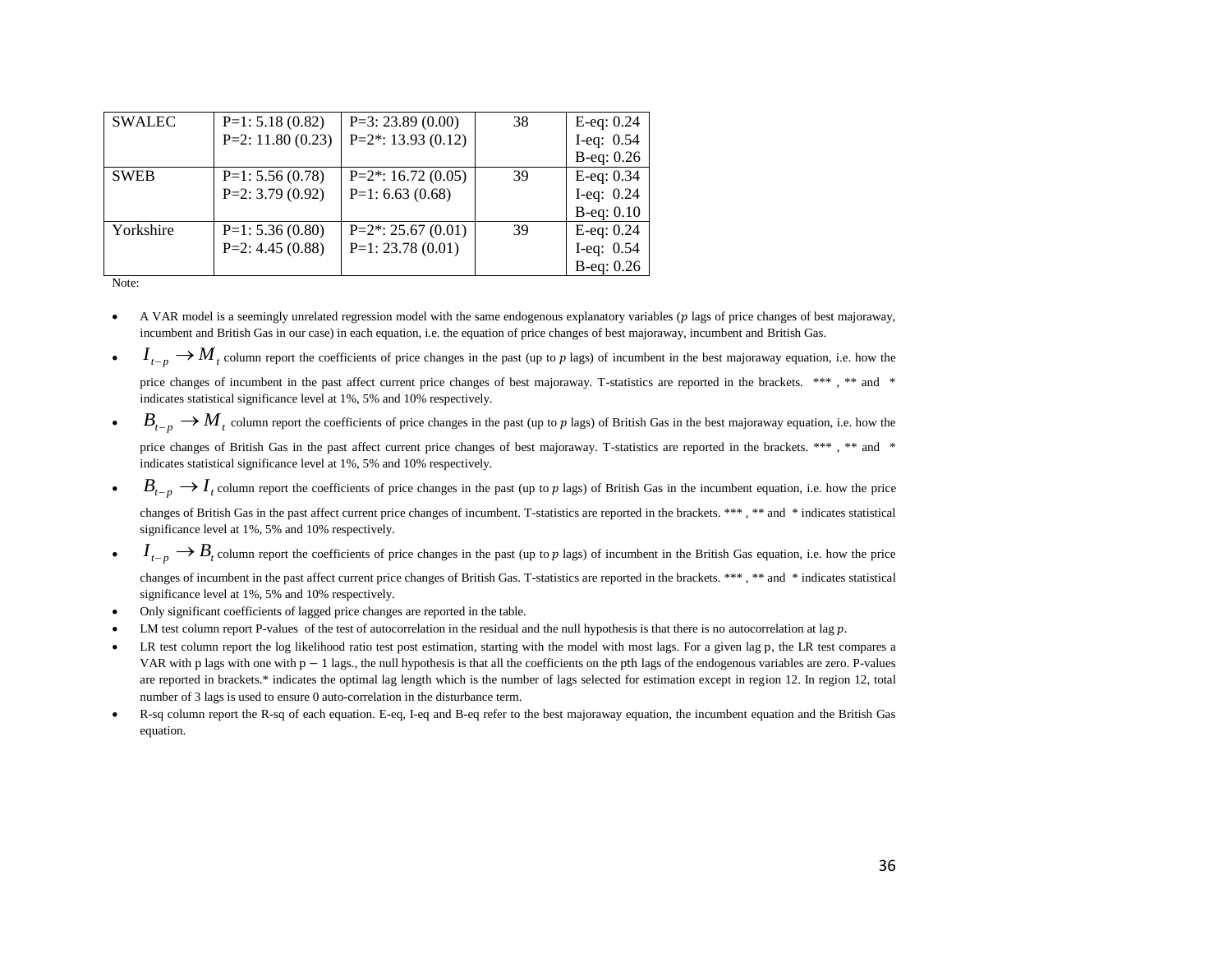| <b>Region</b> | $I_{t-p} \rightarrow E_{t}$ | $B_{t-p} \to M_t$      | $B_{t-p} \to I_t$     | $I_{t-p} \rightarrow B_t$ |
|---------------|-----------------------------|------------------------|-----------------------|---------------------------|
|               |                             |                        |                       |                           |
| Eastern       | $P=3: 0.196***(4.00)$       | $P=1: 0.366***(2.53)$  | P=3: $0.624*(1.65)$   | $P=3: 0.319*** (4.40)$    |
|               |                             | $P=3: 0.284** (1.96)$  |                       |                           |
| East Midlands | $P=3: 0.252***(4.58)$       | $P=1: 0.417*** (2.98)$ |                       | $P=3: 0.437*** (4.75)$    |
|               |                             | $P=3: 0.276*(1.93)$    |                       |                           |
| London        |                             | $P=2: 0.324*** (2.81)$ | $P=1: 0.350** (2.17)$ |                           |
|               |                             | $P=3: 0.276** (2.07)$  | $P=3: 0.422** (2.52)$ |                           |
| Manweb        | $P=1: 0.421*** (4.65)$      | P=3: $0.364***$ (3.42) |                       | $P=1: 0.808*** (6.38)$    |
|               | $P=2: 0.360***(2.86)$       |                        |                       | $P=2: 0.354** (2.01)$     |
|               |                             |                        |                       | $P=3: 0.321***(1.98)$     |
| Midlands      |                             | $P=3: 0.325*(1.82)$    |                       |                           |
| Northern      |                             |                        |                       |                           |
| Norweb        | $P=3: 0.209*** (3.84)$      | P=1: $0.292**$ (2.23)  | $P=3: 0.672***(3.25)$ | $P=3: 0.421*** (4.98)$    |
|               |                             | P=3: $0.163*(1.92)$    |                       |                           |

**Table A2-Part I: Results for period 2 –after the non-discrimination clause (Sep 2009- Apr 2013)**

# **Table A2-Part I Continued**

| <b>Region</b>         | $I_{t-p} \rightarrow E_{t}$      | $B_{t-p} \to M_t$      | $B_{t-p} \to I_t$      | $I_{t-p} \rightarrow B_t$ |
|-----------------------|----------------------------------|------------------------|------------------------|---------------------------|
|                       |                                  |                        |                        |                           |
| Scottish Hydro        | $P=1: -0.312*** (-3.16)$         | $P=1: 0.211**$ (1.97)  |                        |                           |
|                       | $P=2$ : $-0.311***(-2.59)$       | $P=2: 0.273***(2.54)$  |                        |                           |
|                       | $P=3: -0.354*** (-2.93)$         | P=3: $0.541***$ (5.66) |                        |                           |
| <b>Scottish Power</b> | $P=1: 0.582***(4.59)$            | $P=3: 0.340*** (2.69)$ | $P=1: 0.331** (2.21)$  | $P=1: 0.917*** (5.11)$    |
|                       | P=2: $0.430***$ (2.79)           |                        |                        | P=2: $0.474**$ (2.16)     |
|                       |                                  |                        |                        | $P=3: 0.416** (2.22)$     |
| Seeboard              | $P=2: 0.290** (2.03)$            | $P=2: 0.269* (1.86)$   | $P=1: 0.589*** (4.00)$ |                           |
|                       |                                  |                        | $P=3: 0.588*** (4.22)$ |                           |
| Southern              | $P=1: -0.176*(-1.66)$            | $P=2: 0.341*** (2.92)$ |                        |                           |
|                       | $P=2$ : $-0.267**$ ( $-2.09$ )   | $P=3: 0.534*** (5.01)$ |                        |                           |
|                       | $P=3$ : $-0.440$ *** ( $-3.56$ ) |                        |                        |                           |
| <b>SWALEC</b>         | $P=1: -0.252** (-2.00)$          | $P=3: 0.450*** (4.02)$ |                        |                           |
|                       | P=2: $-0.273*$ $(-1.86)$         |                        |                        |                           |
|                       | $P=3: -0.262* (-1.78)$           |                        |                        |                           |
| <b>SWEB</b>           | $P=2: 0.297** (2.09)$            | $P=2: 0.226** (2.10)$  | $P=1: 0.338** (3.08)$  |                           |
|                       |                                  |                        | $P=3: 0.444*** (4.26)$ |                           |
|                       |                                  |                        |                        |                           |
| Yorkshire             |                                  |                        |                        |                           |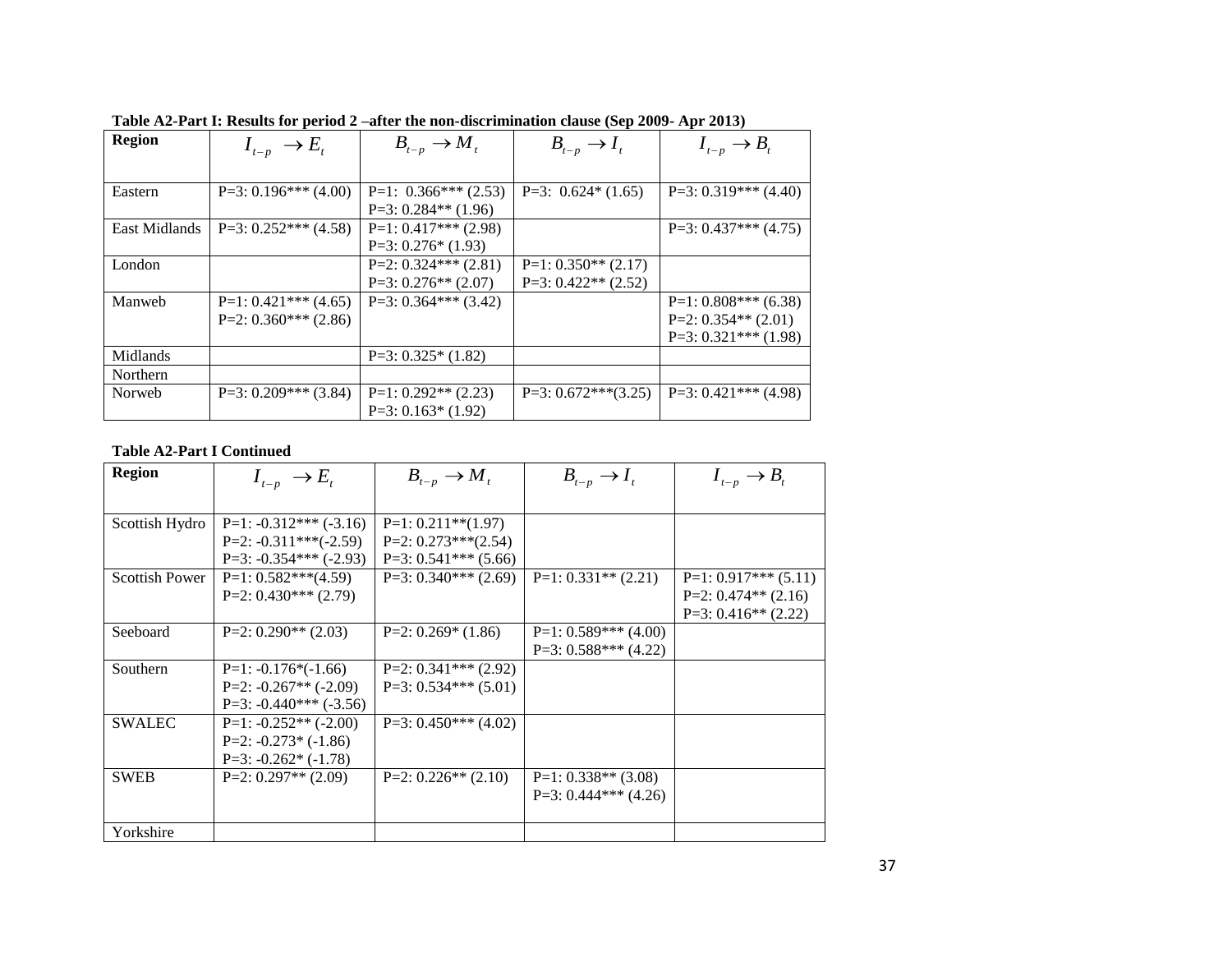| <b>Region</b>        | LM test (chi2)     | <b>LR</b> test        | No. of Obs | $R-sq$       |
|----------------------|--------------------|-----------------------|------------|--------------|
| Eastern              | $P=1: 14.05(0.12)$ | $P=3$ *: 33.62 (0.00) | 44         | E-eq: 0.44   |
|                      | $P=2: 12.01(0.21)$ | P=2: 6.01 $(0.74)$    |            | I-eq: $0.39$ |
|                      |                    |                       |            | B-eq: 0.38   |
| <b>East Midlands</b> | $P=1: 11.18(0.26)$ | $P=3$ *: 36.91 (0.00) | 44         | E-eq: 0.48   |
|                      | $P=2: 11.27(0.26)$ | P=2: $8.44(0.49)$     |            | I-eq: $0.34$ |
|                      |                    |                       |            | $B-eq: 0.41$ |
| London               | $P=1: 8.75(0.46)$  | $P=3$ *: 17.55 (0.04) | 44         | E-eq: 0.37   |
|                      | $P=2: 6.21 (0.72)$ | $P=2: 24.51(0.00)$    |            | I-eq: $0.29$ |
|                      |                    |                       |            | B-eq: 0.17   |
| Manweb               | $P=1: 10.91(0.28)$ | $P=3$ *: 36.34 (0.00) | 44         | $E-eq: 0.54$ |
|                      | $P=2: 2.58(0.98)$  | $P=2: 12.80(0.17)$    |            | I-eq: $0.26$ |
|                      |                    |                       |            | B-eq: 0.54   |
| Midlands             | $P=1: 3.63(0.93)$  | $P=3*$ : 19.80 (0.02) | 44         | $E-eq: 0.17$ |
|                      | $P=2: 4.78(0.85)$  | P=2: 10.19 $(0.34)$   |            | I-eq: $0.30$ |
|                      |                    |                       |            | $B-eq: 0.15$ |
| Northern             | $P=1: 4.70(0.86)$  | $P=3$ *: 29.65 (0.01) | 44         | $E-eq: 0.20$ |
|                      | $P=2: 9.13(0.43)$  | $P=2: 11.21 (0.26)$   |            | I-eq: $0.33$ |
|                      |                    |                       |            | $B-eq: 0.15$ |
| Norweb               | $P=1: 10.61(0.30)$ | $P=3$ *: 40.40 (0.00) | 44         | $E-eq: 0.45$ |
|                      | $P=2: 6.23(0.72)$  | $P=2: 6.42(0.70)$     |            | I-eq: $0.38$ |
|                      |                    |                       |            | B-eq: 0.43   |

# **Table A2-Part II: LM and LR tests**

# **Table A2-Part II Continued**

| <b>Region</b>         | $LM$ test (chi <sub>2</sub> ) | LR test               | No. of Obs | $R-sq$       |
|-----------------------|-------------------------------|-----------------------|------------|--------------|
|                       |                               |                       |            |              |
| Scottish Hydro        | $P=1: 8.39(0.50)$             | $P=3$ *: 38.79 (0.00) | 44         | E-eq: $0.49$ |
|                       | P=2: $10.92(0.28)$            | P=2: 7.10 $(0.63)$    |            | I-eq: $0.31$ |
|                       |                               |                       |            | $B-eq: 0.17$ |
| <b>Scottish Power</b> | $P=1: 9.11(0.43)$             | $P=3$ *: 27.01 (0.00) | 44         | $E-eq: 0.48$ |
|                       | P=2: 4.64 $(0.86)$            | P=2: $18.39(0.03)$    |            | I-eq: $0.39$ |
|                       |                               |                       |            | $B-eq: 0.46$ |
| Seeboard              | $P=1: 7.40(0.60)$             | $P=3$ *: 25.41 (0.00) | 44         | E-eq: $0.34$ |
|                       | $P=2: 4.58(0.87)$             | P=2: $25.82(0.00)$    |            | I-eq: $0.48$ |
|                       |                               |                       |            | B-eq: 0.14   |